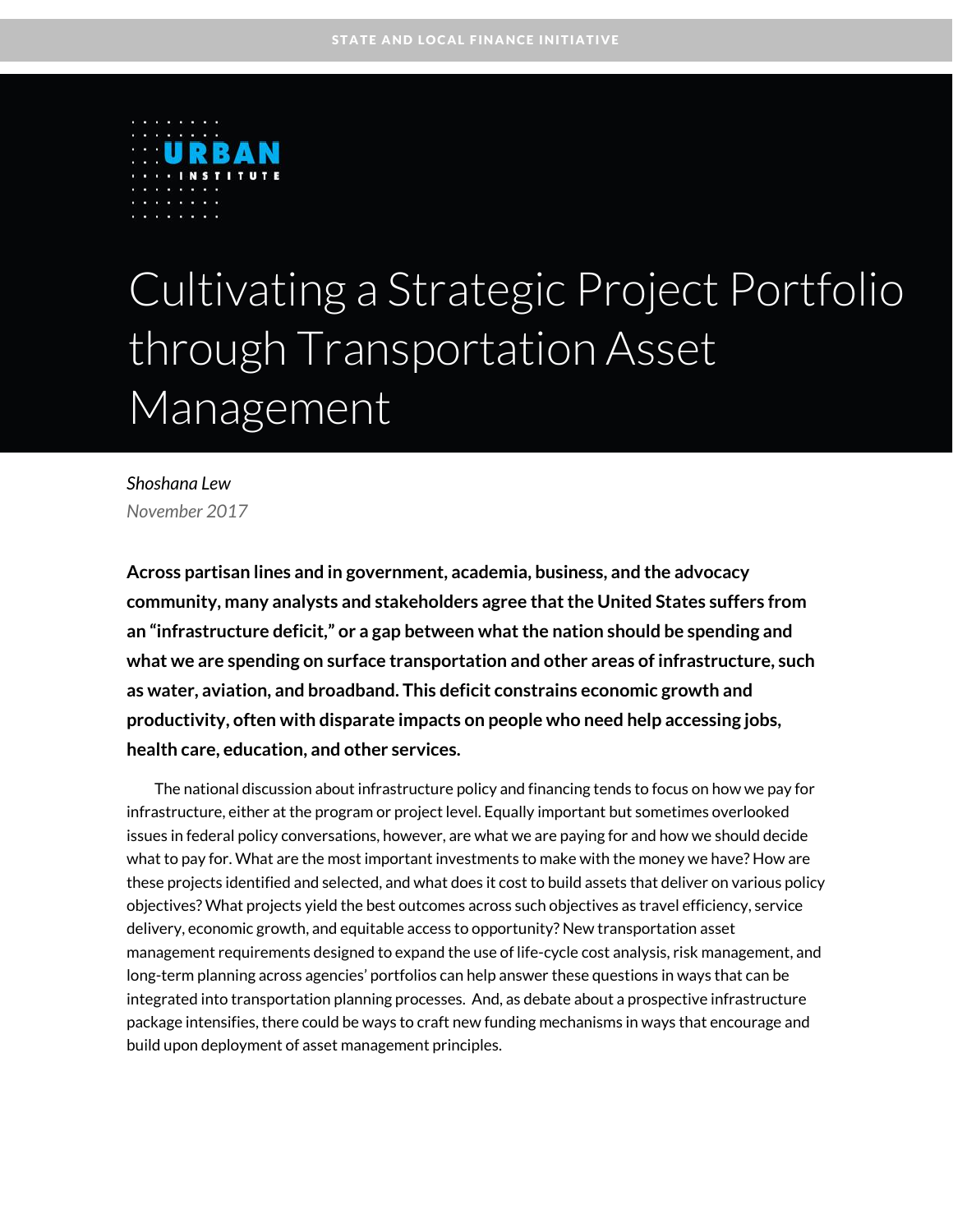Policymakers and the public have at times lacked confidence in infrastructure project selection processes, long caricatured by earmarks and the prototypical "bridge to nowhere." Over the past decade this perception has led to several federal policy changes, including the elimination of earmarks, a shift toward competitive federal grant funding, and movement by the federal government to employ cost-benefit analysis to award those funds. Some recent competitions for funding have required applicants to enumerate traditional economic benefits as well as potential effects on the environment, connectivity, access and mobility, and public health—important considerations that tend to be more difficult to quantity than other factors, such as those that measure state of good repair.

A less prominent yet potentially far-reaching new technical planning requirement may offer a more comprehensive way to integrate cost-benefit considerations into the ways state and regional transportation agencies develop and update their project portfolios. In 2016, the Federal Highway Administration (FHWA) finalized a rule implementing provisions of the 2012 Moving Ahead for Progress in the 21st Century Act (MAP-21) and the 2015 Fixing America's Surface Transportation (FAST) Act that call for asset management planning. By 2018, all recipients of federal formula grant dollars must complete asset management plans for pavements and bridges within the National Highway System. Recipients of transit funding are now guided by similar regulatory requirements.

Thoughtful and rigorous implementation of transportation asset management requirements can strengthen the portfolio of executable infrastructure projects nationwide, with benefits to public-sector transportation agencies across jurisdictions, prospective private investors, and the communities and economies that will ultimately be affected by the value of those investments. Employed deliberately, asset management can help planners and decisionmakers look across a portfolio, consider a range of investments, and determine how best to minimize risk and disruption while maximizing benefits for the economy, individual communities, and the traveling public. Asset management can also provide a platform for integrating a variety of costs and benefits into project and portfolio planning, including consideration of factors such as environmental risks; access to jobs, health care, education, or other services; and integration of new technology with existing infrastructure.

With less than a year until the first plans are due, transportation agencies have an opportunity to leverage the implementation of asset management planning through an early focus on capacity building, development and dissemination of best practices, and advanced consideration of how asset management data from implementing jurisdictions across the country might be aggregated and analyzed at the national scale. But federal requirements are deliberately broad and, given their novelty, there is limited precedent for what successful implementation looks like and how it can be deployed and evolve in ways that will maximize its potential to help identify, manage, and prioritize project portfolios across the country.

This brief aims to spark a discussion about how a data-driven asset management approach can address concerns about infrastructure spending, cost-benefit analysis, and the selection, prioritization, and cultivation of a strategic infrastructure project pipeline. It does not offer policy recommendations but instead focuses on illuminating opportunities and posing questions and topics for further analysis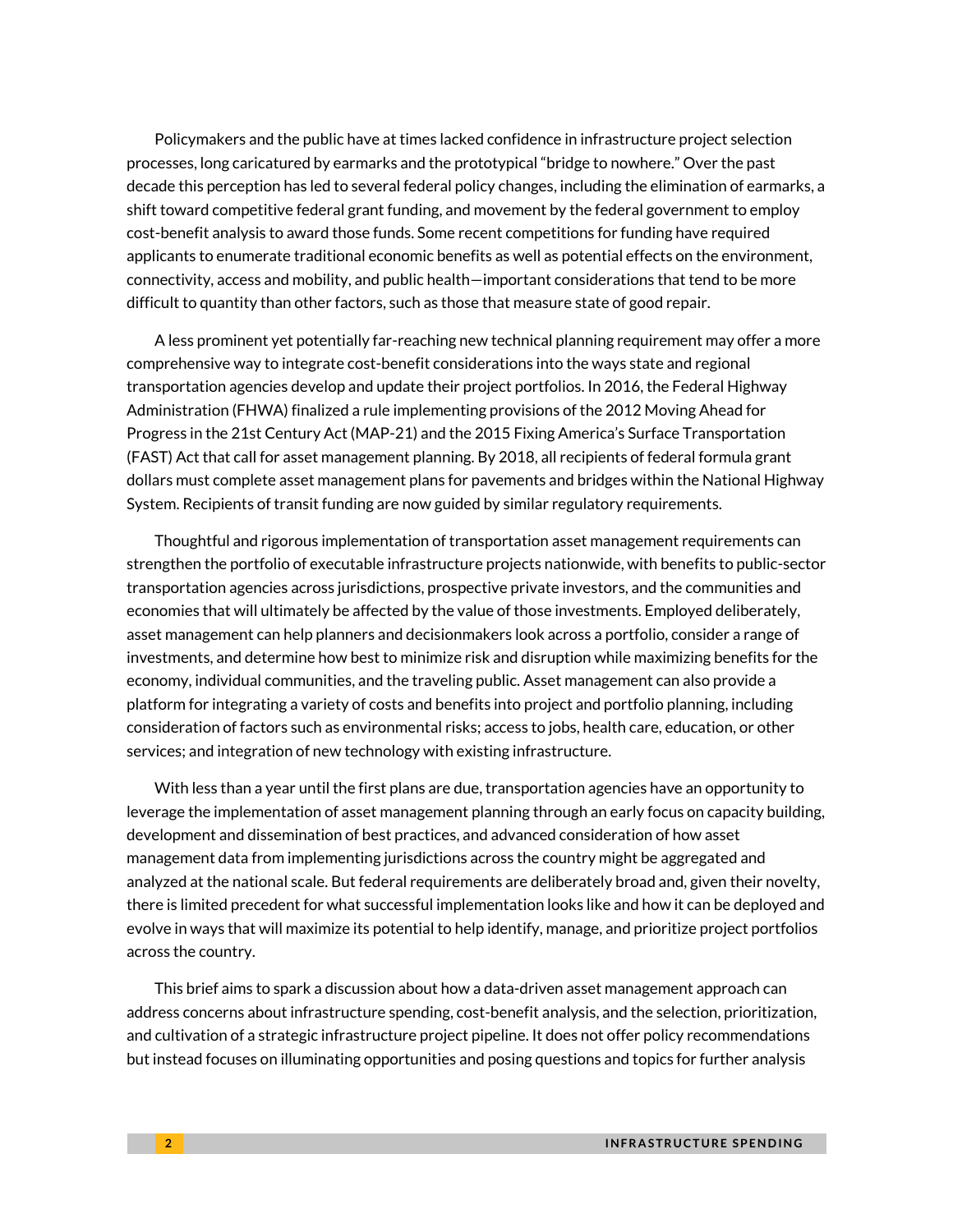and discussion at all government levels. Moreover, although this brief focuses on transportation infrastructure, the concepts and questions discussed could be applicable elsewhere.

# The Nation's Infrastructure Investment Gap

In the lead-up to the most recent surface transportation authorization bill, the FAST Act, Secretary of Transportation Anthony Foxx frequently invoked an infrastructure deficit, or sizable gap between what the United States is spending and what we should be spending on surface transportation and water, aviation, and broadband investments. A recent report ranked America's electric and telephone infrastructure 21st globally, behind most nations in the developed world (Global Competitiveness and Risks Team 2016). A range of researchers, nonprofits, business groups, and professional associations have endeavored to quantify this gap, identify economic implications, and offer solutions. Although invaluable in framing the policy context for a national debate around infrastructure policy, these sources do not focus on what projects across the country make up aggregate need, what different kinds of investment can mean for different places, and the choices inherent in different options for resource allocation at any total spending level.

### **Quantifying the Magnitude of the Gap**

Attempts to quantify the size of the nation's transportation infrastructure gap tend to focus on highlevel aggregation of cost needs. The American Society of Civil Engineers' (ASCE) oft-cited "trillion dollar" figure establishes an order of magnitude for debate around legislative needs. ASCE's most recent quadrennial Infrastructure Report Card estimated that America's road, rail, and bridge infrastructure was underfunded by \$1.1 trillion through 2025 (Economic Development Research Group 2016).

The US Department of Transportation's (US DOT) 2015 Conditions and Performance (C&P) report (widely relied upon and extrapolated from as a source of systemwide data for surface transportation) identified an \$836 billion backlog of unmet capital investment needs for highways and bridges alone (FHWA and FTA 2017).The report projects that for these assets, addressing current unmet needs, as well as emerging needs over the next two decades, would require about \$142.5 billion in federal, state, and local spending; combined spending levels in 2012 (the year upon which the data in the 2015 report are based) totaled about \$105.2 billion. For transit, C&P data point to about \$26.4 billion per year in investment needs to improve rail and bus system conditions, relative to \$17 billion annually as of the 2012 data in the repor[t.](#page-17-0)<sup>1</sup>

### **Impacts on Productivity and Economic Growth**

Several studies have looked at the relationship between spending on infrastructure and economic growth and productivity. Although isolating the impact of infrastructure investment on growth is difficult, the Hamilton Project at the Brookings Institution recently noted that labor productivity growth has fallen in the past decade concurrent to a decline in government infrastructure spending, particularly at the state and local levels (Schanzenbach, Nunn, and Nantz 2017). Conversely, several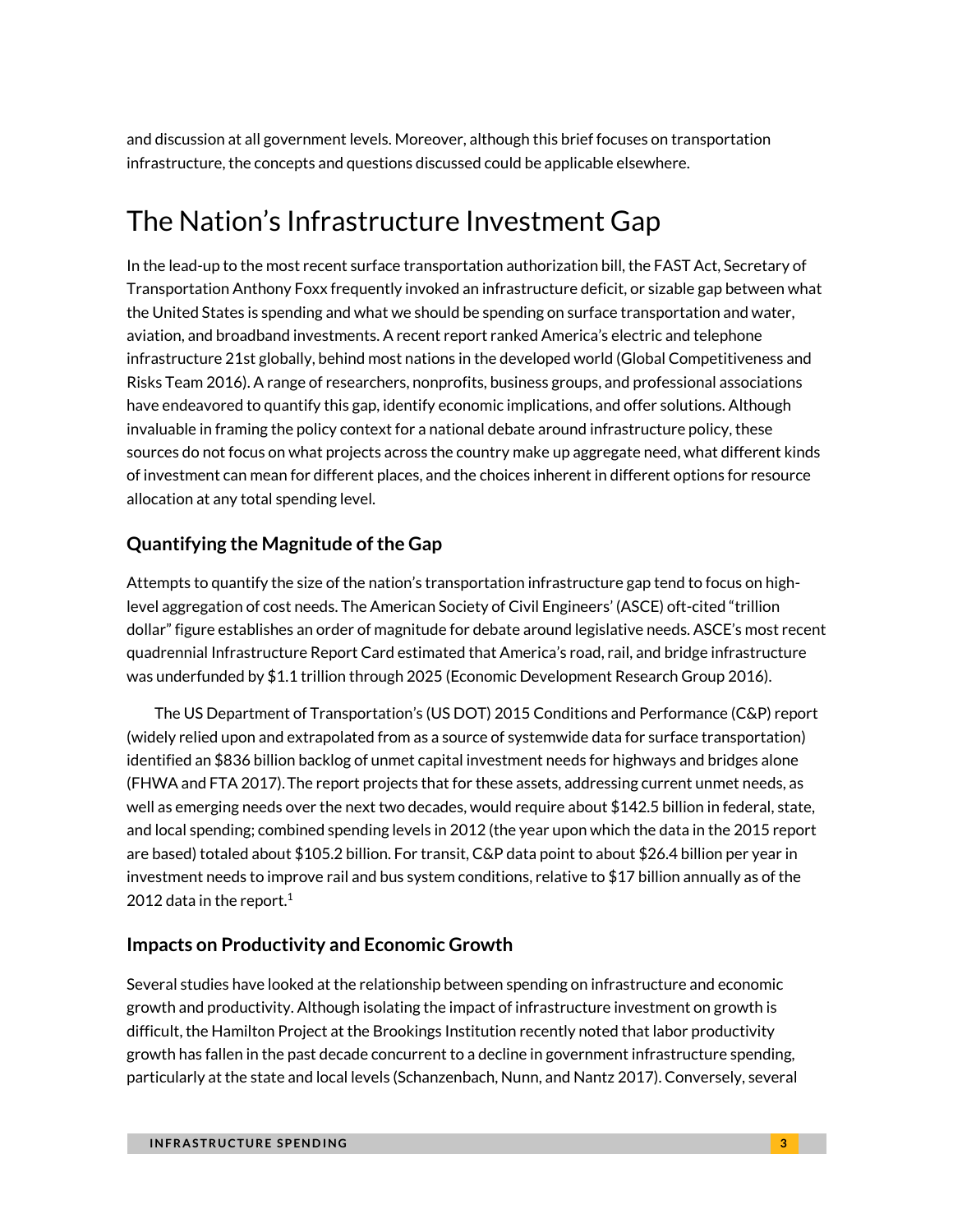studies argue there is a correlation between private-sector productivity gains and public infrastructure investment (US Treasury 2010).

Looking at the problem from a different vantage point, recent analysis in the US DOT's *Beyond Traffic* report aimed to quantify the impacts of underspending relative to impending growth in capacity needs. For example, the report notes an expected US population growth of 70 million in 2045 relative to 2015 that will be increasingly concentrated in a series of "megaregions" in the South and West. These regions could absorb as much as 75 percent of the population growth, but they may not be on course to have the infrastructure needed to accommodate that level of growth. The report also points to increasing freight capacity needs, particularly with retail shifting to online shipping, and to the increased pressures such a shift will place on current capacity (US DOT 2017).

Moreover, underinvestment can disparately affect people who need better access to jobs and opportunity. Transportation costs represent the second-largest average expense for American families (after housing and before food costs). For Americans in all five quintiles of household income, transportation costs absorb more than 16 percent of each paycheck (NEC and CEA 2014). Poorly maintained infrastructure contributes to these costs. A 2015 study showed that the average motorist lost \$516 a year because of higher vehicle maintenance and gas costs as a result of driving on poorly maintained roads. These costs were not evenly distributed. Motorists in some urban areas paid almost twice as much (TRIP 2015). Underinvestment in other types of infrastructure, such as transit systems, sidewalks, and water systems, also can disparately affect the working class, seniors, and people with disabilities.

### **Funding and Financing Solutions**

In light of the spending needs described above, debate quickly turns to the question of how we bridge the gap through federal funding, public and private financing, or a combination of these funding sources.

Within transportation, constraints on the revenues accrued to the Highway Trust Fund, primarily from the gas tax, have tended to focus debate around possibilities for supplementing revenues through augmenting fuel taxes or fees or other user models, such as a "vehicle miles traveled" payment model. A range of scholars at the Eno Transportation Center, the Brookings Institution, and elsewhere have discussed these models and views on how they should be administered.<sup>[2](#page-17-1)</sup>

These models vary from increased direct state investment, to new regional organizations for administering public-private partnerships, to a revamp of federal transportation funding. Many of the most proactive solutions in recent years have come from state and local governments deploying revenue-generation models ranging from fee increases to congestion pricing to tolling to motor fuel tax increases. As part of the FAST Act, FHWA provided funding for pilot projects in seven states to explore alternative funding mechanisms, including road user charges based at gas stations, on-board mileage counters, and registration fees based on estimated mileage per gallo[n.](#page-17-2)<sup>3</sup>

Federal policymakers, as well as researchers at institutions including the Bipartisan Policy Center, the American Enterprise Institute, and elsewhere have pointed to the role private capital and public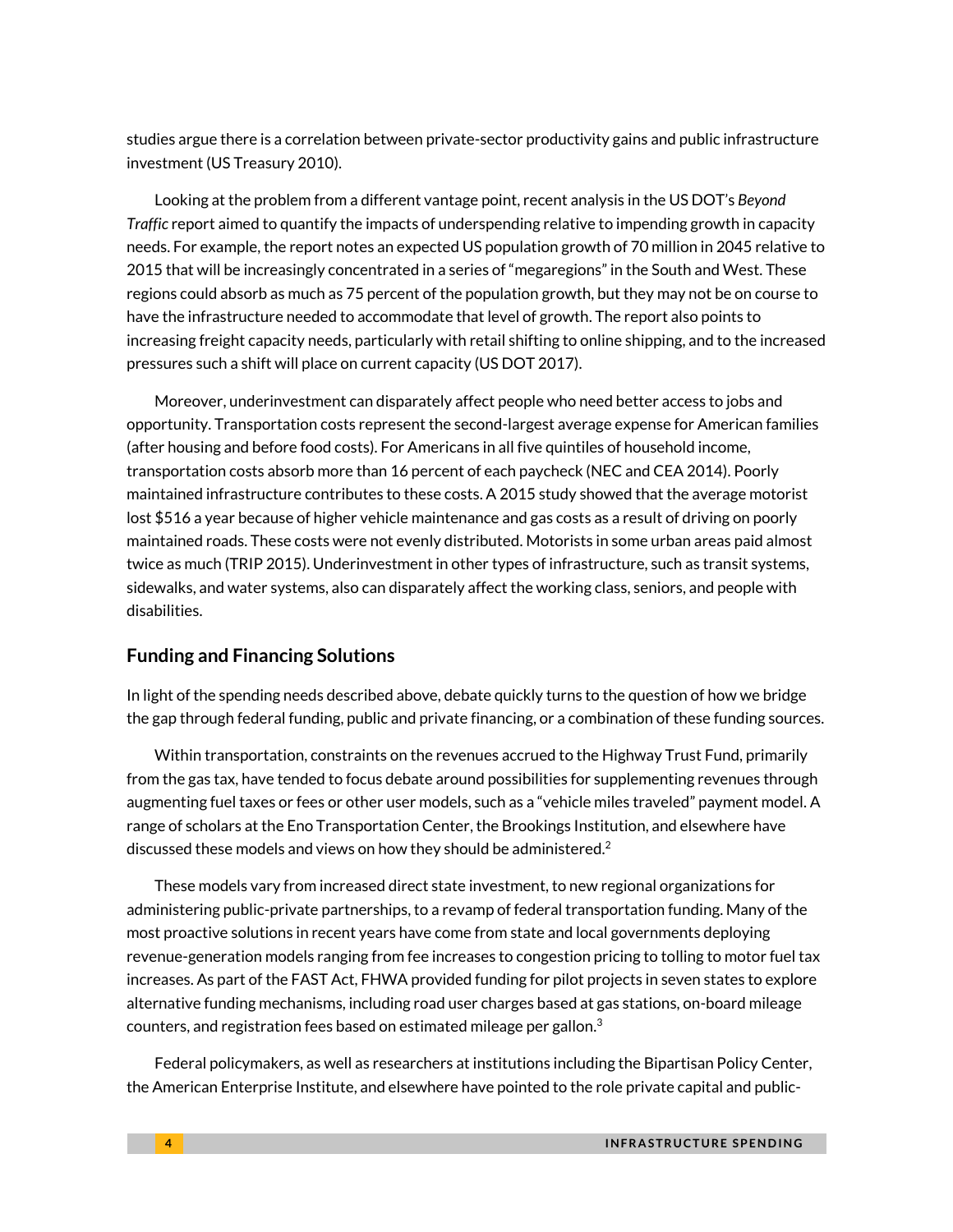private partnerships can play in augmenting investment levels (Bipartisan Policy Center 2016). Across party lines, recent presidential administrations have looked to expand the role of private financing and public-private partnerships. The Bush administration took measures to expand the use of public-private partnerships by, for example, executing early loans under the Transportation Infrastructure Finance and Innovation Act, which was first authorized in 1998 (USDOT 2016c). The Obama administration launched a government-wide "Build America Investment Initiative" in July 2014 to "increase infrastructure investment and economic growth by engaging with state and local governments and private sector investors to encourage collaboration, expand the market for public-private partnerships (PPPs) and put federal credit programs to greater use." The current administration has also indicated that increasing the role of private finance in infrastructure is a significant priority (OMB 2017).

### **Data Limitations and Analytical Opportunities**

Attempts to aggregate the dollar value and economic implications of infrastructure investment and underinvestment are invaluable to helping define the scope of the debate, the order of magnitude of investment needs, and the case for government and private investment. Yet research tends to run up against common limitations, relying heavily on the same finite data sources, especially ASCE and the US DOT's C&P report (for transportation infrastructure). These sources tend to provide a relatively highlevel view of investment needs.

ASCE, for example, developed its estimate from national data on infrastructure conditions, but it did not disclose how costs were estimated. The US DOT's C&P methodology provides a model for estimating how different investment levels could affect key metrics on state-of-good-repair backlog (e.g., structural deficiency of bridges) and comprises some of the best and most established data in the field. But, by design, the C&P report is framed from the vantage point of understanding the impacts of federal aid highway dollars, which are expended primarily by state and local government entities.

These perspectives are similar in their tendency to take a top-down methodological approach that is reflective of a literature focused more on answering the question of how we pay for infrastructure than on what we are paying for and how we should decide what to pay for.

## How Projects Are Identified and Prioritized

Although recent research has tended to focus on the breadth of investment need and how we pay for infrastructure, practitioner experience and the political impasse over identifying an ongoing revenue source to support the federal Highway Trust Fund point to the equal importance of considering what we are investing in and the methods used to evaluate potential projects and make purposeful investment choices given finite resources. Policy changes over the past decade have reinforced the need for such a conversation and created a window of opportunity for thoughtful analysis to help improve decisionmaking capabilities by cultivating a more strategic pipeline of prospective projects for publicand private-sector investors and communities.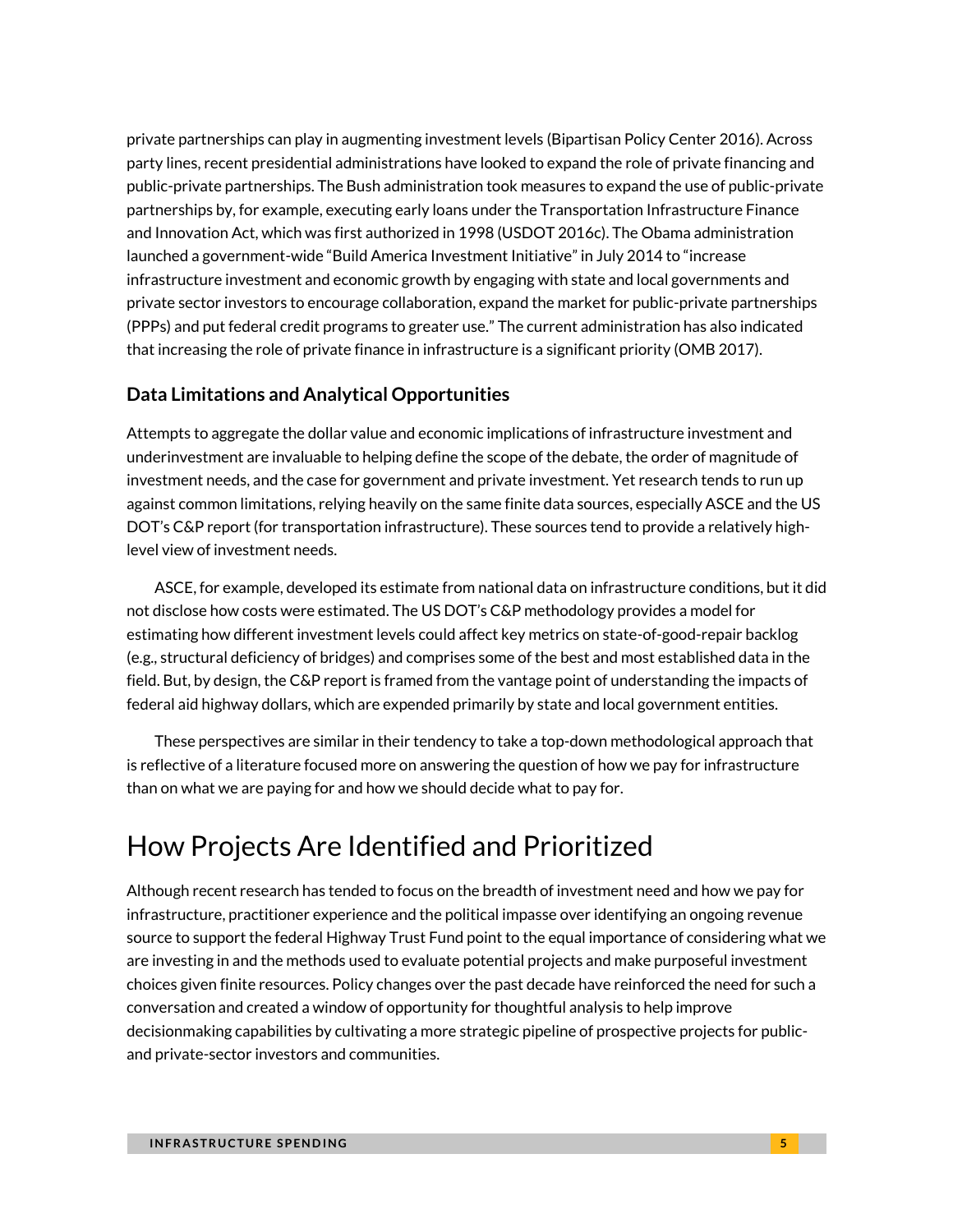### **Movement Away from Earmarks in Project Selection**

Most federal transportation spending flows to surface transportation programs, through the Highway Trust Fund, to state departments of transportation (that have broad discretion for using it) by a formula system first developed in the Eisenhower era. Although arguably outdated in some respects, the formula system is deeply embedded in the implementation of federal and state transportation programs and is practically and politically difficult to alter (Puentes 2008).

For many years, a significant share of transportation funds was also preset by Congress through earmarks, established either in surface authorization bills or the annual appropriations process. One analysis showed that in 2006, 13.5 percent of the US DOT's budget authority was congressionally directed by earmarks (Kirk, Mallett, and Peterman 2017). Whether or not the "bridge to nowhere" (the Gravina Island Bridge project in Alaska, which was eventually cancelled after a decade of national debate and scrutiny) was in fact typical, it and the perception of earmarks that it stoked prompted a change, with bipartisan support, as part of a broader movement toward transparency for government spending.[4](#page-17-3) Senators Barack Obama and Tom Coburn championed earmark reform before 2008, and the Obama administration continued that effort beginning in early 2009. Congress adopted a ban on earmarks (or "congressionally directed spending") in 2011 (Kirk, Mallett, and Peterman 2017).

### **Competitive Transportation Funding Programs and Cost-Benefit Analysis**

Roughly concurrently with the movement away from earmarks, the establishment of new competitive funding programs, most notably the Transportation Investment Generating Economic Recovery (TIGER) program, as part of the American Recovery and Reinvestment Act (Recovery Act), tested a different model for selecting projects that was based on demonstrated project attributes.

Tasked by Congress to award funds—initially \$1.5 billion in the Recovery Act—"to State and local government or transit agencies on a competitive basis for projects that will have a significant impact on the Nation, a metropolitan area, or a region,"<sup>[5](#page-17-4)</sup> US DOT established an application process that required the applicant to conduct a cost-benefit analysis for projects, quantifying project benefits alongside selection of the department's performance goals as identified in accordance with the Government Performance and Results Act. These goals include quality of life, economic growth, and sustainability. With TIGER extended each year since the Recovery Act through annual appropriations, US DOT has published annual program guidance articulating application criteria, including refining project evaluation criteria to better include traditional economic benefits and potential effects on the environment, connectivity, access and mobility, and public health (US DOT 2015).

More recently, the FAST Act established the Nationally Significant Freight and Highway Projects program, which the previous administration named "FASTLANE" and the current administration renamed "INFRA," to provide federal financial assistance to freight and highway projects of national or regional significance. By statute, evaluation of applications must consider "(A) the cost effectiveness of the proposed project; and (B) the effect of the proposed project on mobility in the State and region in which the project is carried out," thus codifying details of the selection process to a more precise degree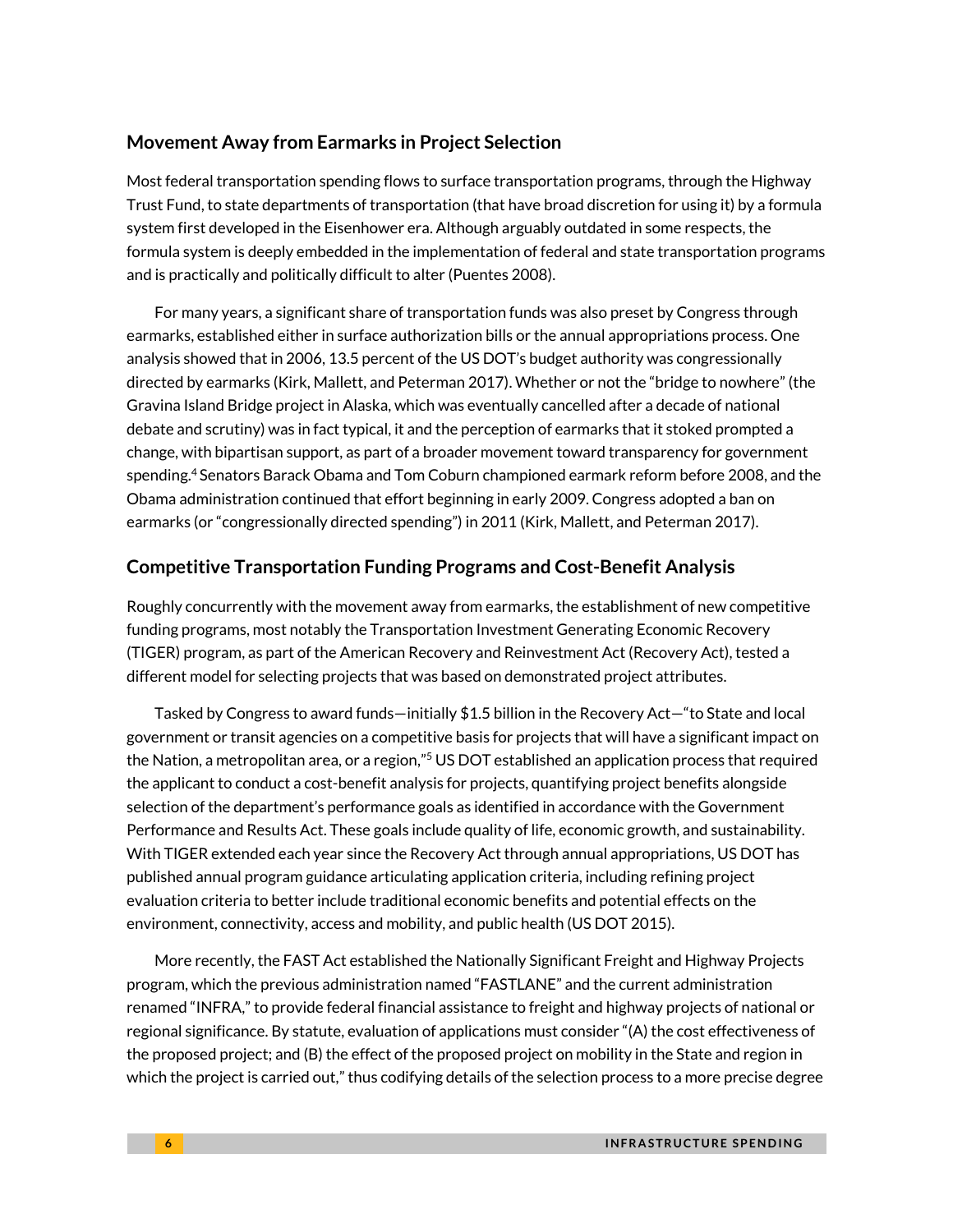than TIGER's statutory guideline[s.](#page-17-5)<sup>6</sup> Although US DOT has flexibility in further defining selection criteria, the statutory framework remains in place for the full five-year duration of the program, which is authorized through 2020.

Competitive grant programs play an important role in stimulating policy conversations about how projects can be selected based on the substance of what they are expected to achieve. Moreover, the competitions provide an incentive for applicants to evaluate their portfolio of projects more broadly, with an eye toward costs and benefits and identifying and advocating for strong candidate projects. But at present competitive programs represent only a small fraction of federally budgeted transportation dollars. In fiscal year 2016, for example, the INFRA and TIGER programs—the two largest sources of competitive fund[s](#page-17-6) for surface transportation dollars<sup>7</sup> —made up less than 2 percent of the total departmental budget. By comparison, formula dollars for highway and transit made up roughly 70 percent of US DOT's actual fiscal year 2016 budget.<sup>[8](#page-17-7)</sup> Competitive programs alone are likely not sufficient to drive changes in project planning and accounting.

# Asset Management for Setting Transportation Spending and Project Priorities

A less prominent but far-reaching new technical planning requirement offers an important complement to high-profile programs such as TIGER and INFRA that can potentially integrate cost-benefit considerations into the ways state and regional transportation agencies nationwide develop and update their project portfolios. Recent statutory and regulatory requirements demand that all transportation agencies charged with spending or suballocating federal highway formula funds develop asset management plans focused on life-cycle cost analysis and prioritizing limited resources. FHWA finalized a rule implementing these requirements in October 2016.<sup>[9](#page-17-8)</sup> Similar protocols are evolving within the transit community. For highway funding, initial plans are required by April 2018, with a completed plan meeting all requirements by June 30, 2019, to be followed by FHWA certification that a valid plan is in place. Subsequently, states must receive certification every four years that they have valid asset management development processes in place.<sup>[10](#page-17-9)</sup> Transit agencies are preparing their asset inventories and will be required to complete their initial plans by October 2018. The discussion about how to support asset management implementation efforts is thus timely and relevant.<sup>[11](#page-17-10)</sup>

Generally driven by engineering and economics, and often less visible than competitive programs in the national policy conversation, asset management could be a mechanism through which communities can translate state of good repair and other priorities into an executable, data-driven framework to inform decisionmaking at scale.

### **What Is Transportation Asset Management?**

Transportation asset management requires agencies to focus on maximizing the economic efficiency of transportation assets through strategic life-cycle management (FHWA and AASHTO 2013). FHWA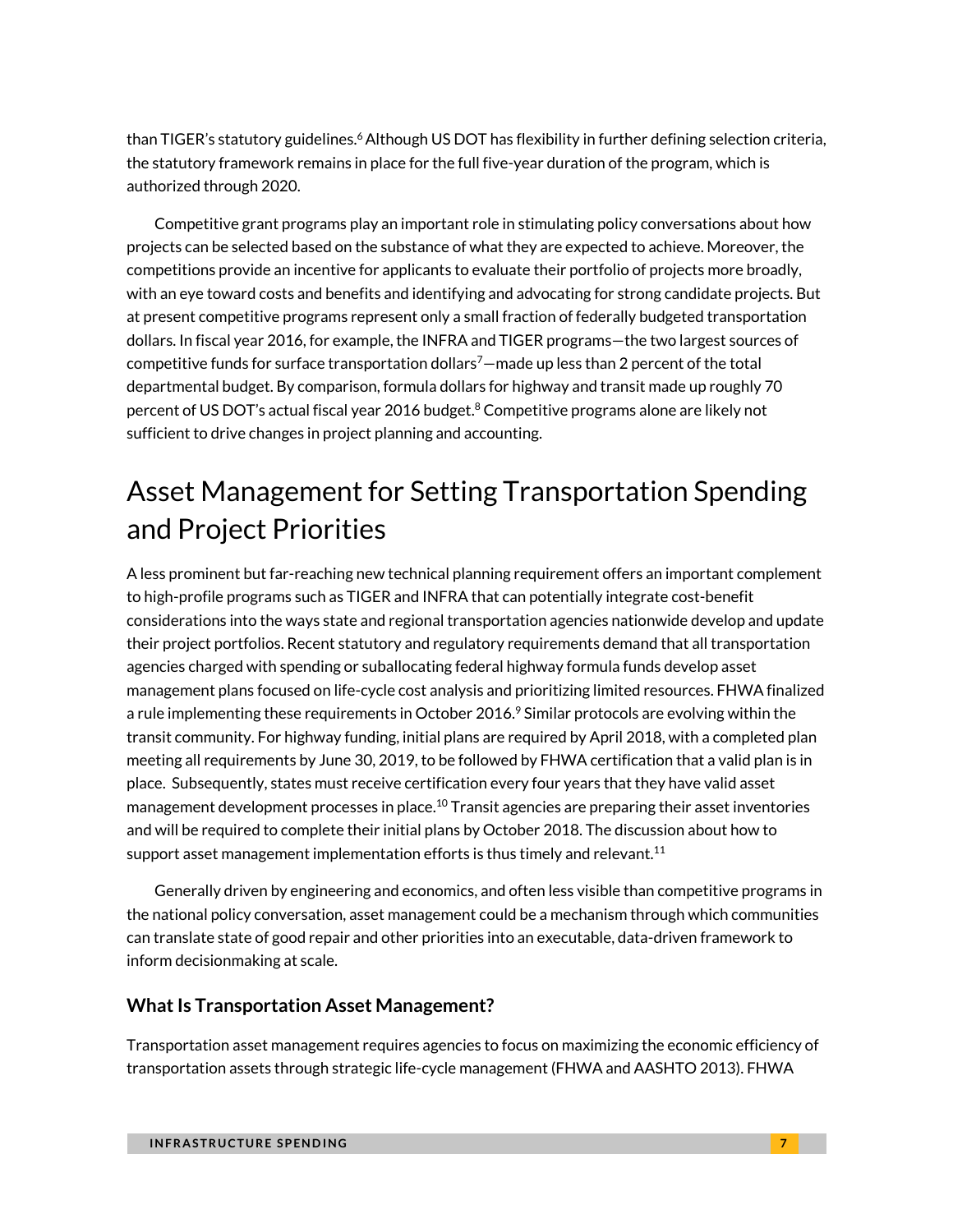worked toward implementing asset management requirements over a decade, completing, for example, a series of sample state case studies in 2003 and 2004 to demonstrate gap analysis and argue that better asset data could improve states' decisionmaking.<sup>[12](#page-17-11)</sup> Subsequent surface transportation authorization laws—MAP-21 in 2012 and the FAST Act in 2015—succeeded these early efforts with requirements that states develop transportation asset management plans for all pavements and bridges within the National Highway System. As noted above, FHWA finalized a regulation implementing the new requirements in October 2016. Both FHWA and a range of supporting organizations like the American Association of State Highway and Transportation Officials now support implementation through best practices guides such as the *AASHTO Asset Management Guide* (AASHTO 2011).

Asset management focuses on maximizing the impact of infrastructure investments through costbenefit analysis of spending across the asset life cycle:

Asset management is a strategic and systematic process of operating, maintaining, and improving physical assets, with a focus on engineering and economic analysis based upon quality information, to identify a structured sequence of maintenance, preservation, repair, rehabilitation, and replacement actions that will achieve and sustain a desired state of good repair over the lifecycle of the assets at minimum practicable cost.  $13$ 

Transportation asset management plans are intended to be business plans for transportation infrastructure management, laying out goals, strategies, life-cycle management processes, and longterm financial forecasts for the agency implementing the plan. Key themes in asset management, illuminated through regulations FHWA finalized in 2016, include the following:

 **Long-range financial planning and life-cycle cost analysis.** Asset management requires consideration of how to price and pay for portfolio investment needs over at least 10 years, as well as the requirement to consider the lifetime costs or benefits of assets within the portfolio. These elements are intertwined in evaluating costs and benefits and in considering how to sequence investment needs. These requirements can sharpen the way a decisionmaker looks at the need for, and value of, different assets and how to select and sequence investments across a portfolio in ways that maximize return on investment.

For example, costs over a decade to implement a patchwork of palliative repairs to a structurally deficient bridge might exceed the one-time cost of replacing it, even if the replacement entails a significant one-time investment. If decisionmakers look only at one-year costs, the replacement would appear to outweigh the price tag on the "band aid" approach. Lifecycle cost analysis can also quantify the importance of building assets that are durable in extreme weather and factor in the costs of repeat damage. FHWA's asset management rule tasks explicit consideration of these factors.

Planning over a longer-term horizon can also help provide a structured mechanism to identify emerging needs and prepare for future work. This advanced lead time can help increase taxpayer confidence by providing a transparent and methodological process for evaluating new ideas and concerns. Early community engagement around projects can also make it possible to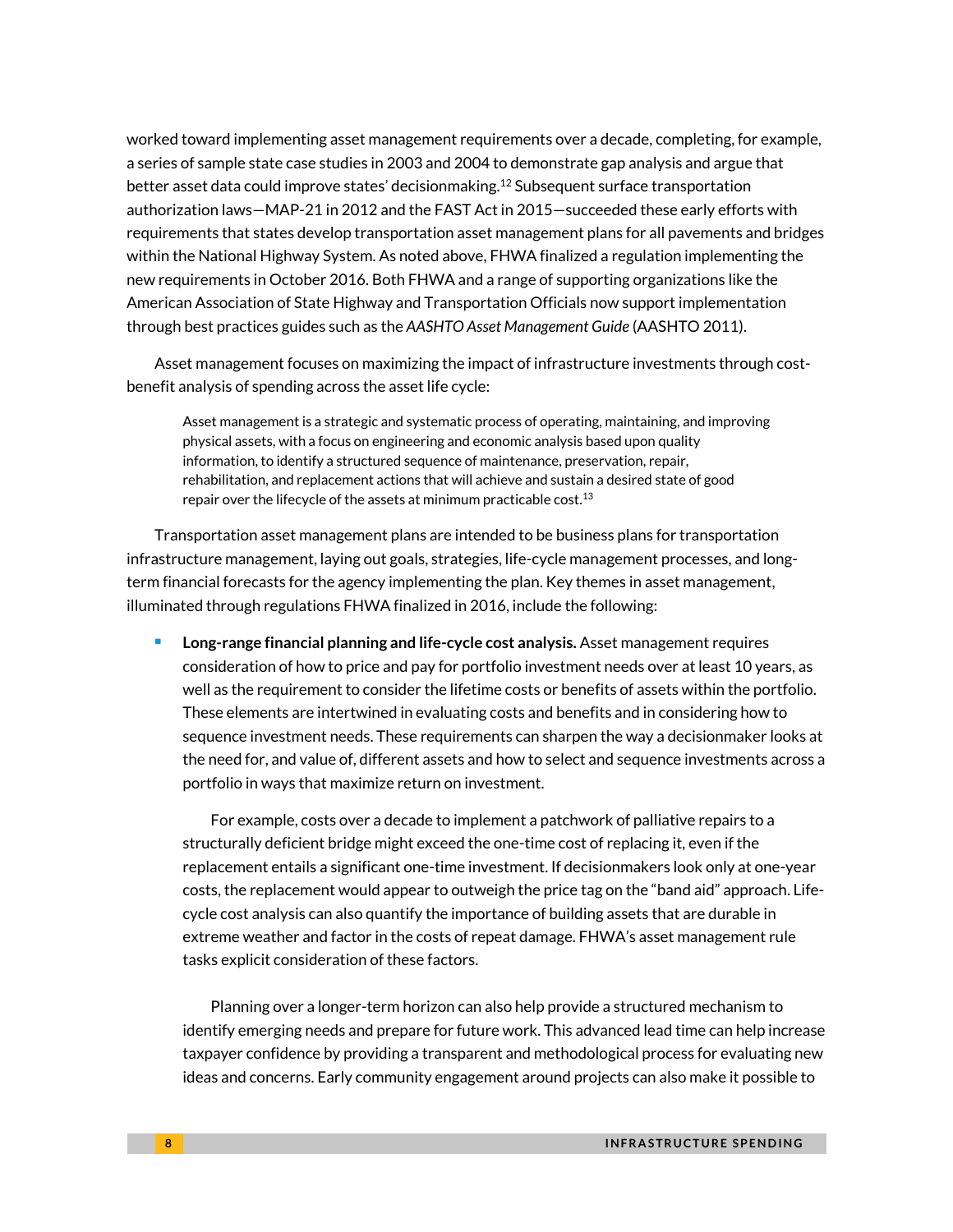front-load coordination around key issues such as defining the scope, purpose, and footprint of a project.

 **Aligning agency mission with a risk-based asset management approach.** The underlying idea of risk-based asset management is that an agency should define goals for achieving state of good repair based on an understanding of risks to the system, and then manage those goals in a cost-effective manner driven by data. Understanding the likelihood and potential cost of different risks can help inform choices about how to manage an individual asset or group of assets. For example, knowing how many times over its lifetime a road might be expected to flood in a storm and what the repair or replacement costs might be could inform decisions about flood protection needs, or even about whether to reconsider portions of an alignment most prone to repeat flooding, if the road is being reconstructed.

Risk-based analysis can also help transportation agencies choose between projects when resources are limited, but it sometimes yields counterintuitive results. For example, a heavily trafficked bridge or set of bridges on the cusp of deficiency might pose a greater risk to the traveling public—and to becoming increasingly costly to fix—than a visibly decaying bridge that is used less frequently. Yet choosing to not prioritize the latter asset can be difficult to explain to the public even if the former optimizes safety and efficient use of dollars. Using a transparent risk-based methodology can be helpful in making the case for hard choices.

 **Maximizing the efficiency of investment through better data.** The rule estimated that benefits of implementation (\$341 to \$454 million, depending on the discount rate) would outweigh the costs (\$46 to \$54 million) by a ratio between 7:1 and 8:1. This rule underscores that taking care of infrastructure should yield significant payback, not only through indirect economic impacts, but through avoided repair costs, as well as improvements in operations and safety. Moreover, the rule asserts that asset management will increase "transparency and accountability to the public and the political leadership. This can help gain support to fund highways and bridges to improve condition and performance of assets that benefits the users in the long run, rather than allowing assets to deteriorate because of a lack of funding and incur higher costs later."<sup>[14](#page-17-13)</sup>

### **Asset Management for a Range of Asset Types**

Asset management is also expanding within the transit community, creating opportunity for regions to look at multimodal portfolios. Like the state DOTs that administer highway funds, transit agencies are beginning to develop asset management plans in response to industry best practices and requirements from the Federal Transit Administration (FTA). In July 2016, pursuant to a requirement in MAP-21,<sup>[15](#page-17-14)</sup> FTA issued a final rule requiring transit agencies to develop and implement transit asset management plans that include an asset inventory and the condition of those assets, state-of-good-repair standards and certain performance measures, and—in a more prescriptive step than the highway rule—a "prioritized list of investments to improve the state of good repair of their capital assets." Transit operators are then required to set targets and report on them within the National Transit Database.<sup>[16](#page-17-15)</sup>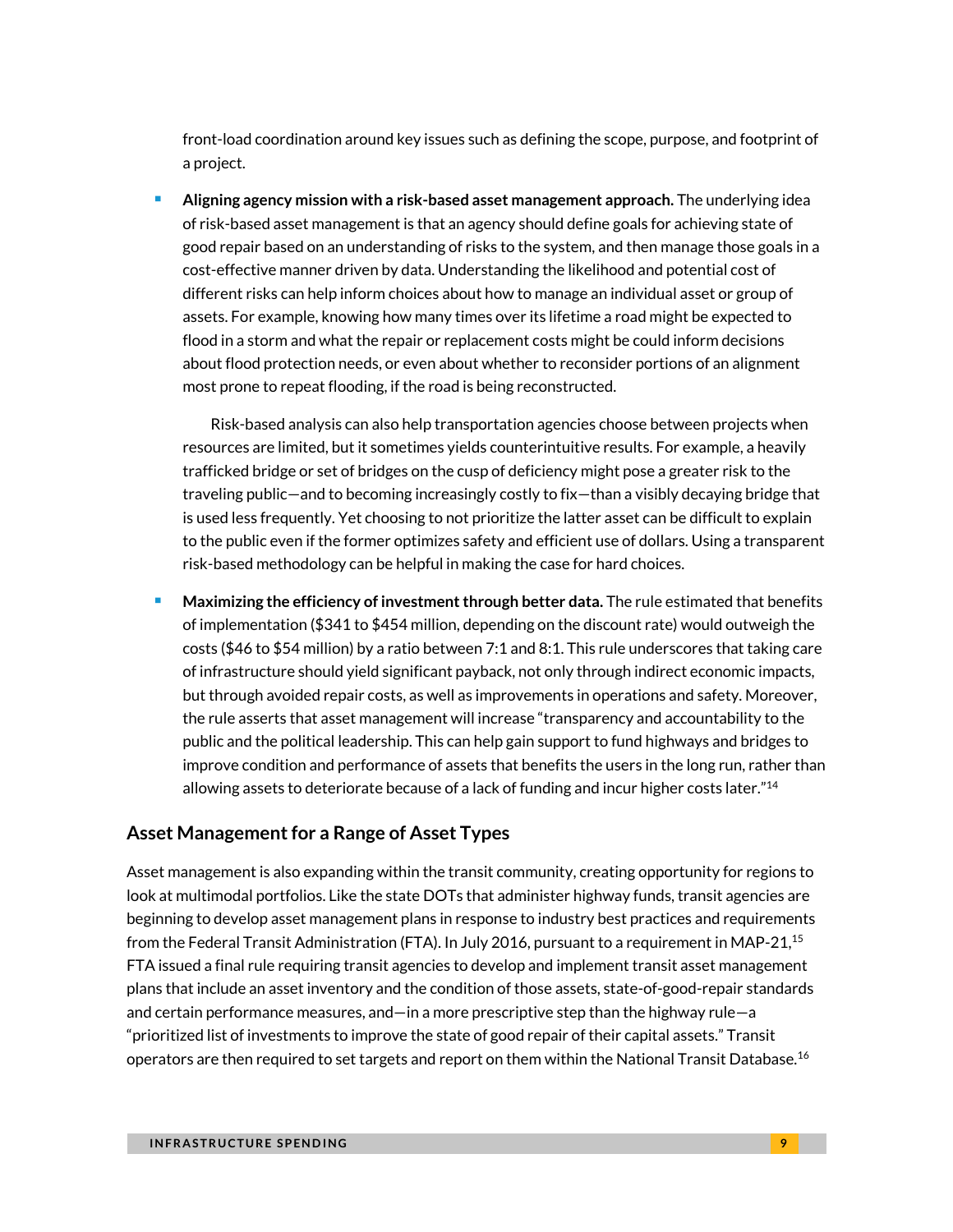FTA collaborated with transit agencies and researchers to develop initial guidance for categorizing assets relative to transit state-of-good-repair guidelines and to develop a software tool to help transit agencies use their asset inventories to assess the cost to achieve a state of good repair across their system.<sup>[17](#page-17-16)</sup> As explained in FTA-issued implementing documents (FTA 2012), asset categories include rolling stock (e.g., buses or railcars), equipment (e.g., construction or maintenance equipment), infrastructure (e.g., fixed guideways or power), and facilities (e.g., passenger facilities or parking).

FTA's rule is separate from the FHWA rule, reflecting the differences in the agencies' programs and funding recipients, and the specific requirements also differ somewhat. However, execution of the requirements provides implementing jurisdictions, particularly those in geographic proximity of one another, with opportunities to collaborate, to share information across agencies, and to seek opportunities to collect and organize information in ways that will make plans interoperable. Streamlining the two frameworks through implementation could help advance a portfolio approach that is multimodal and considers the interaction between different types of transportation assets. Ultimately, looking at a region's multimodal transportation portfolio could also provide a framework for considering how transportation and nontransportation infrastructure assets align and compare.

## Implementing Asset Management

Although federal requirements catalyzed the asset management discussion, state and local agencies will, through implementation, likely define the scope of their impact. Irrespective of policy decisions, federal requirements represent a floor rather than a ceiling, and federally available data and measurement conventions are limited by design. Carefully constructed analytical efforts designed to help implementers in this area could also help maximize the potential of early implementation efforts over the coming years.

### **Federal Requirements Create a Floor, Not a Ceiling**

Federal guidelines set minimum thresholds that encourage, but do not require, implementing agencies to go beyond the requirements in scope of information tracking and in using the information to make decisions.

Asset management differs from cost-benefit requirements in programs such as TIGER and INFRA because it is not a selection criterion for funding. As the FHWA's final rule clarifies, the asset management process is distinct from the state transportation investment plan process states use to identify the projects to which they may apply their federal formula dollars. The final rule specifies, for example, that a 10-year asset management planning requirement does not amount to a requirement that the state produce a 10-year state transportation investment plan.

Nevertheless, the rule does call for "state DOTs to integrate asset management plans into the transportation planning processes that lead to their [State Transportation Investment Plans]," meaning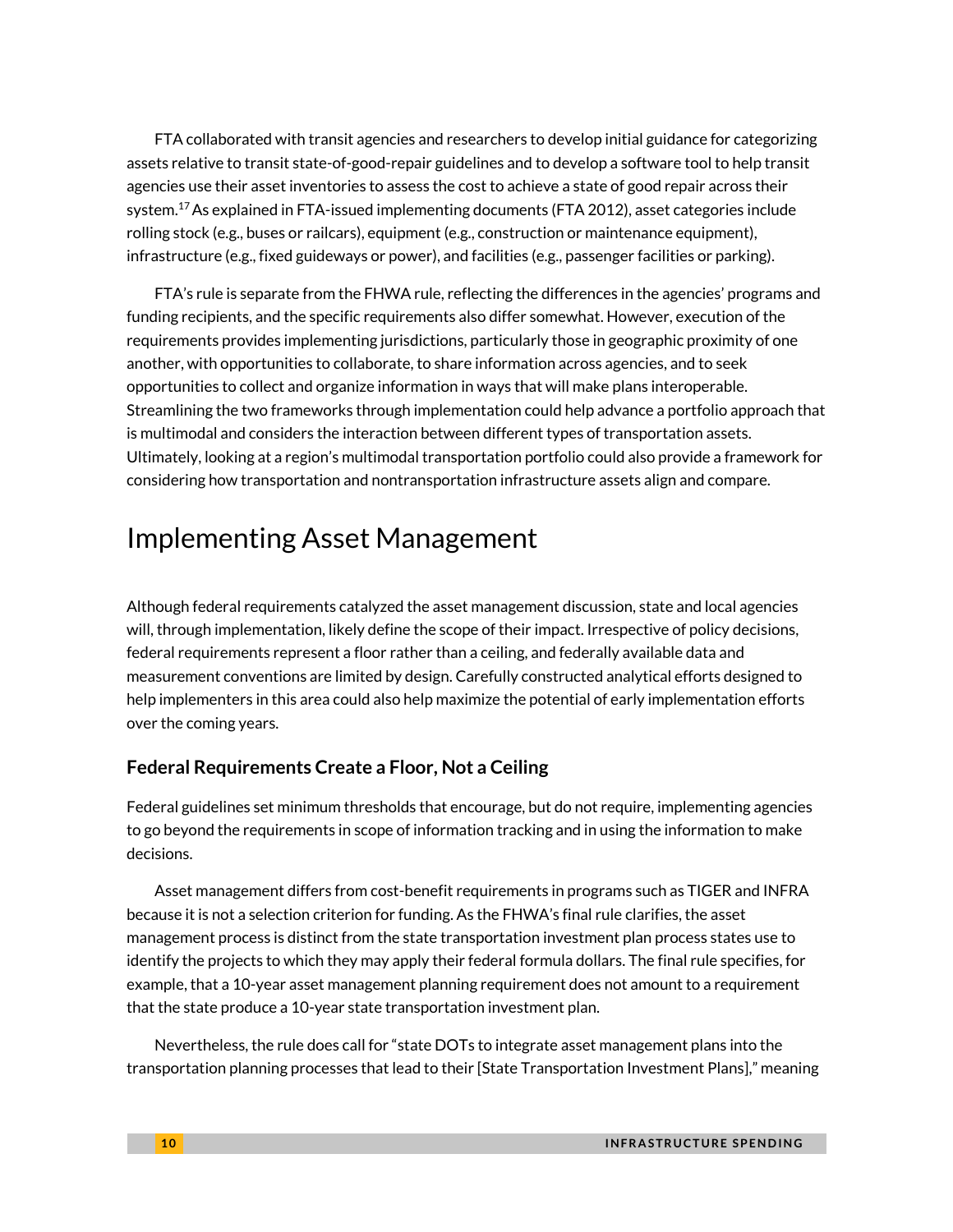that states should at least consider those plans in building out their investment strategies. FHWA does not approve those investment strategies, which are determined at the state's discretion, consistent with the structure of the federal aid highway program more broadly.<sup>[18](#page-17-17)</sup> As such, asset management is a tool to inform project selection, not a justification requirement for any one project. But the requirement's breadth means that the analysis can help planners look across a portfolio and make informed choices, rather than focusing solely on individual projects' merits. Employed with deliberation, the two approaches can be complementary.

To that end, although the rule appropriately provides significant discretion to states, it encourages them to take a more expansive approach than is required by the rule to maximize the utility of asset management as a planning approach. For example, the rule encourages states to include in their asset management plans "other public road assets" beyond those required by virtue of being part of the National Highway System, over which FHWA has jurisdiction. But "discretionary" (i.e., non–National Highway System) assets are not subject to the same regulatory requirements.<sup>[19](#page-17-18)</sup>

From a regulatory perspective, the flexibility to include "other public road assets" empowers states to make decisions on nonfederalized portions of the road network. But the recommendation in the rule nonetheless raises an important point that the data in states' asset management plans may well be most useful to state decisionmakers if they encompass a more comprehensive representation of the state's inventory of infrastructure assets. In a similar vein, asset management planning could provide a structure for considering a broader range of costs and benefits within a fixed process that organically informs statewide transportation planning.

Federal asset management rules require certain base elements, but they provide states and transit agencies significant discretion in implementing their plans and in supplementing their scope. For implementing jurisdictions, this discretion creates an opportunity to consider how to meet the requirements and how to leverage them into as useful a decisionmaking tool as possible, particularly for considering life-cycle costs and benefits. But the open-endedness within the rules also means that their impact is not a given. To that end, with roughly a year before the first due date for asset management plans, there are several questions and areas for discussion that policymakers might consider in the interest of refining goals and plans for implementation.

### **State-Driven Program Structures and Best Practices**

The state-driven structure of asset management implementation, and transportation programs in general, encourages implementing agencies to set and manage clear priorities of their own. This structure, combined with some inherent fluctuation in federal guidance, may create opportunity for outside analysis to play an important role in establishing long-term research efforts that provide ongoing support for state and local implementation.

In general, periods of transition create some uncertainty relative to policy implementation priorities, and such research could help retain the ongoing and long-term continuity that has benefitted work leading up to the current transportation asset management program. Importantly, the build-up to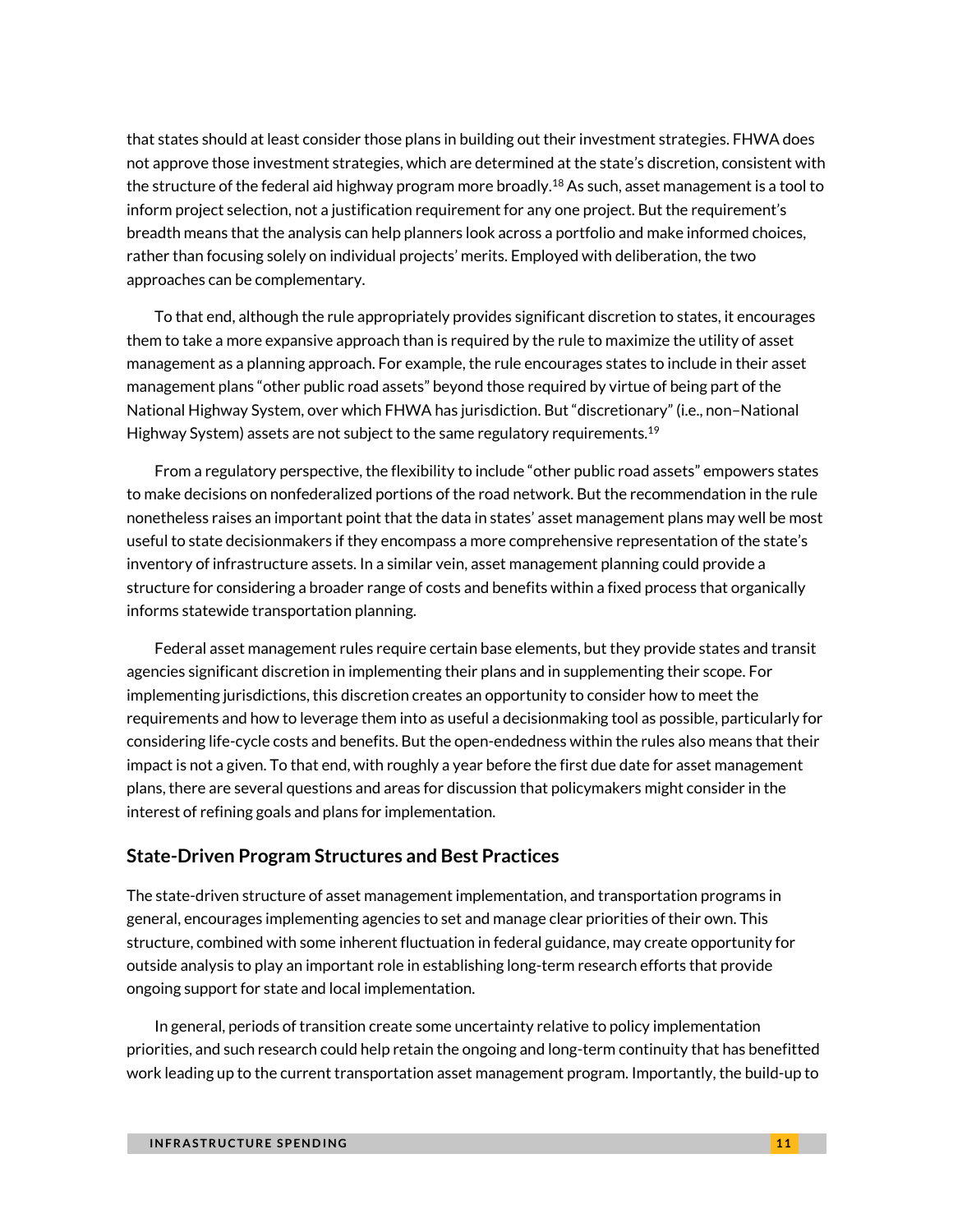the current regulations spanned the Bush and Obama administrations, as well as bipartisan authorizing legislation, and the current administration has thus far supported implementation efforts.

However, changing policy priorities may affect related areas of regulation, such as implementation of performance management requirements. In February 2017, as part of the broad regulatory freeze implemented by the current administration, FHWA postponed implementation of the following programs until May 20, 2017, pending review: the final National Performance Management Measures; Assessing Pavement Condition for the National Highway Performance Program and Bridge Condition for the National Highway Performance Program; and Assessing Performance of the National Highway System, Freight Movement on the Interstate System, and Congestion Mitigation and Air Quality Improvement Program.[20](#page-18-0) In May 2017, FHWA announced that some elements of those rules would become effective while other elements proceed through further review.<sup>[21](#page-18-1)</sup> FHWA recently proposed for comment a rule that would repeal a component of the rule on performance measures that required reporting on greenhouse gas emissions.[22](#page-18-2)

Importantly though, asset management rules themselves, which were finalized in July 2016 (by  $FTA^{23}$  $FTA^{23}$  $FTA^{23}$  and in October 2016 (by  $FHWA^{24}$  $FHWA^{24}$  $FHWA^{24}$ ), were not affected by this action, and the current administration has reiterated that asset management is a priority. For example, USDOT's notice of funding availability for FY 2017 TIGER funding, issued in September 2017, includes, as a criterion for evaluating projects on the basis of "state of good repair," that the "project is appropriately capitalized up front and uses asset management approaches that optimize its long-term cost structure." $^{25}$  $^{25}$  $^{25}$  The notice also encourages the use of "innovative practices in contracting, congestion management, and asset management." The inclusion of this language in a solicitation for competitive funding is a good indication of how transportation agencies' performance on the basis of asset management principles could be integrated into decisions about how to select and prioritize projects.

# Best Practices for Life-Cycle Cost Analysis and Long-Range Financial Planning

Accounting for the full costs of planning, constructing, and maintaining assets—and aligning analysis across a portfolio to project investment needs and set priorities—yields a complex network of information needs. It also creates an opportunity for research to help practitioners in the public and private sectors to better understand project cost structures, life-cycle costs, and how different costs and benefits factor into the financial life of a project. To support more precise life-cycle cost analysis, research could leverage historical engineering, financial, economic, and other data associated with project delivery and maintenance to help establish benchmarks for what illustrative projects of various types cost to build and maintain over their lifetime. Research could also explore ways to incorporate a broader array of direct and indirect costs and benefits into life-cycle cost analysis estimates. This information could help in making choices between projects and in managing and investing in projects or a project portfolio. Some examples of areas for research are described below.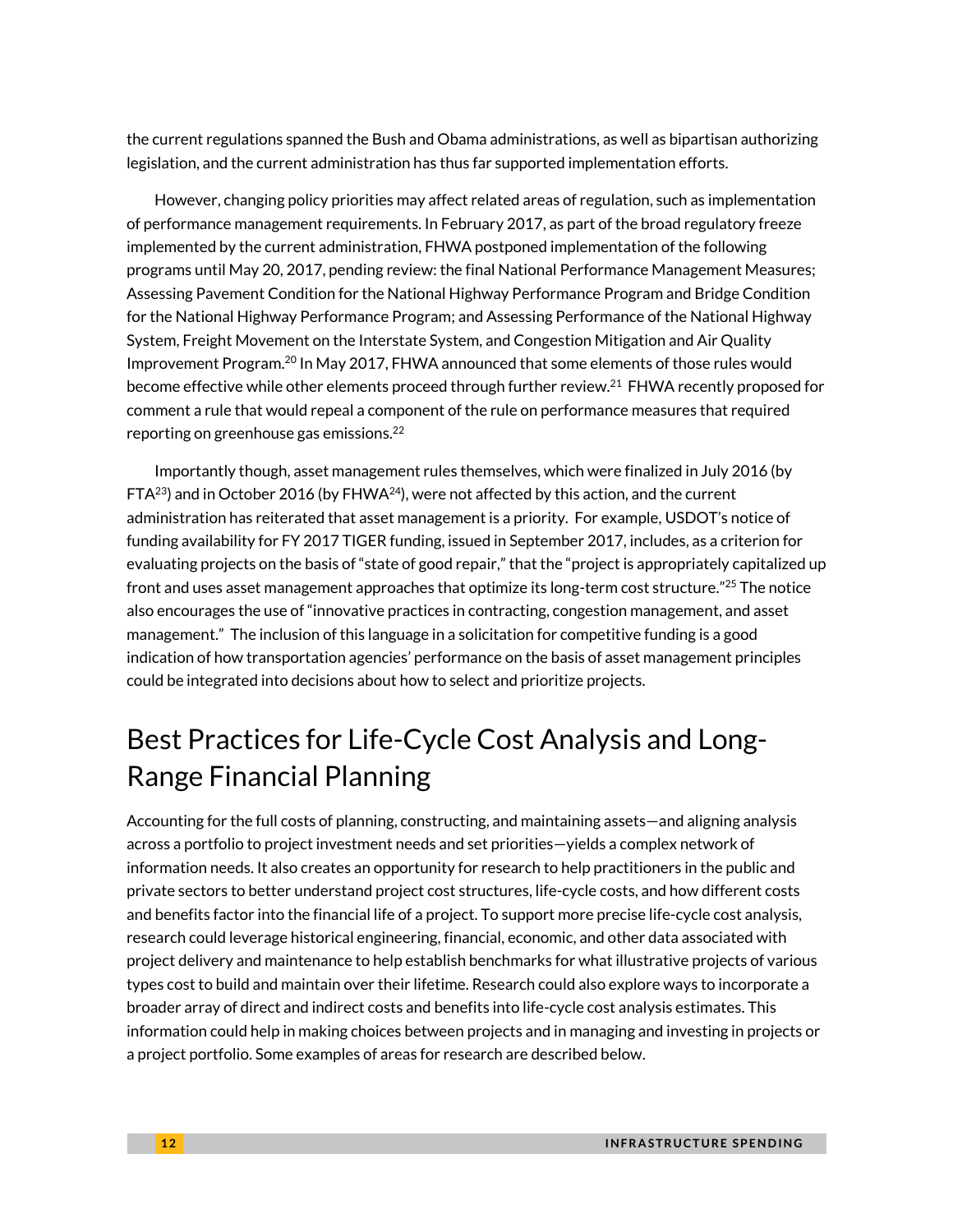### **Best Practices for Life-Cycle Cost Analysis**

As states and transit agencies begin to produce initial asset management plans—2018 requirements require drafts that will be developed in the years to follow—there will be opportunity to look across jurisdictional data and identify trends and best practices based on preliminary data, which could in turn help agencies enhance their products during the first years of implementation.

Early asset management plans will likely include a range of methods for projecting deterioration of existing assets, when they would need to be repaired or replaced, and what it would cost to do so at different points in time. Some early-adaptor states already use sophisticated software that measures use of different assets in the network and system conditions to help provide a profile of repair needs based on a combination of asset wear and demand for the resource. These tools help agencies collect and model data coming from sources such as historical records of when assets were built or last upgraded, as well as road and different types of inspections for roads and bridges that capture factors like smoothness (for roads) or structural integrity (for bridges). These types of engineering data form the core of a transportation asset management plan. Evaluating how different agencies collect their information and use it to model future deterioration, repair, and replacement needs will be important to understand how best to project what the life cycle of a project looks like, and, combined with understanding the true costs for repair or replacement, how best to estimate the life-cycle cost for keeping an asset in good repair.

Best practices, developed over time, could also help improve looking at longer-term costs, which is important for determining, among other things, when it may be more cost-effective to rehabilitate rather than replace an asset. The FHWA rule requires, at minimum, 10 years of information, stating that "if bridge assets normally last for 70–100 years, only information covering the next immediate 10-year period is required to be included in the plan."<sup>[27](#page-18-6)</sup> Although projecting beyond the 10-year window may be more difficult and is not required for compliance purposes, the ability to predict longer-term costs accurately could be helpful for effective project management.

### **Benchmarking Project Costs**

The accuracy of life-cycle cost analyses can also be improved by developing better benchmarks for what repairs or reconstructions typically cost. To some degree, each project has its unique attributes, be it a specific configuration of traffic needs, historical or cultural resources in the surrounding environment, or community concerns. And certainly, the specific configuration of factors surrounding a given project (e.g., a road, a bridge, or an intermodal station) informs its ultimate costs. But commonalities across projects could be aggregated to provide better insight into typical costs for different types of projects. Looking across data from a range of federal, state, and local data sources could likely help illuminate trends and help project sponsors develop realistic budgets for maintaining existing assets, as well as upgrading or supplementing them (though the latter activities would likely expand the scope of study beyond, strictly speaking, asset management).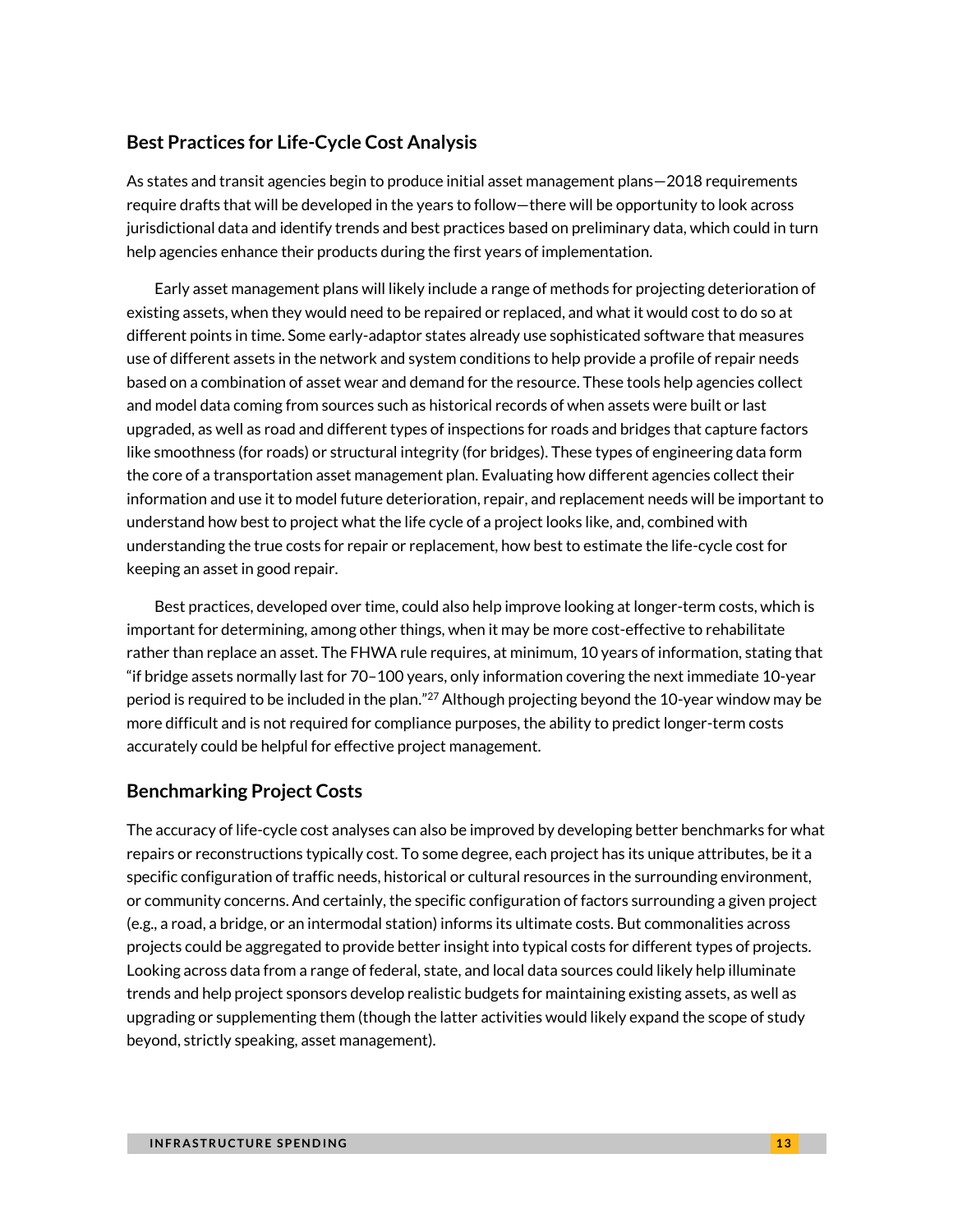Although federal government data are mostly tracked at the state or transit-agency recipient level, some samples provide unusual insight into the subrecipient level, which offers more insight into projectlevel information. One fruitful avenue would be to use information assembled through implementation of the Recovery Act, which required reports on the status of weekly spending. With a tracking field to capture subrecipient information, the federal government collected an unusually granular data sample. These data remain publicly available and provide a fruitful dataset for research<sup>28</sup> State and local implementing agencies also hold project-level budget information, which is, in some instances, made public for the purposes of providing transparency. A review of federal, state, and other available sources of project-level information could provide valuable insight into what different types of project could or should cost.

### **Opportunities to Integrate Costs and Benefits into Life-Cycle Cost Analysis**

As discussed above, asset management appropriately begins by examining such factors as the structural integrity and condition of bridges and pavement, factors essential to safety and state of good repair. But asset management can also anchor broader integration of cost and benefit considerations into the analyses that inform decisionmakers when selecting projects. Other elements of life-cycle costs may be harder to quantify than measures of road and bridge quality and other direct costs, so they likely require further discussion of whether and how they should be defined and then measured. Various topics could be ripe for further exploration in the service of, over time, expanding the scope of factors that are able to be readily considered as part of life-cycle cost analysis within the asset management context. Three examples are provided below.

### **INTEGRATING SOCIAL AND ECONOMIC IMPACTS**

The construction of infrastructure assets can be to the benefit or detriment, sometimes both, of surrounding communities, and sometimes with disparate impacts on different subsets of the population. In his introduction to *The Power Broker*, Robert Caro captures this complexity: "For highways, Moses dispossessed 250,000 persons … for his other projects … tens of thousands more … More significant even than the number of the dispossessed were their characteristics: a disproportionate share of them were black, Puerto Rican—and poor." And yet, Caro continues, "His highways and bridges and tunnels were awesome—taken as a whole the most awesome urban improvement in the history of mankind" (Caro 1975, 20–21).

The iconic example of Moses' development of New York in the mid-twentieth century illustrates how assets like highways, bridges, and tunnels could at once connect and shape a metropolis while uprooting communities and disconnecting people's lives in their wake. Although a range of subsequent protections like the passage of the National Environmental Policy Act in 1970 would almost surely temper the impacts of a present-day project, choices about how to manage the built environment affect communities and economies, whether through inhibiting or increasing access to jobs or education; attracting or restricting the capacity to generate revenue; or affecting human health because of activity levels, access to medical facilities, air pollution, or other factors.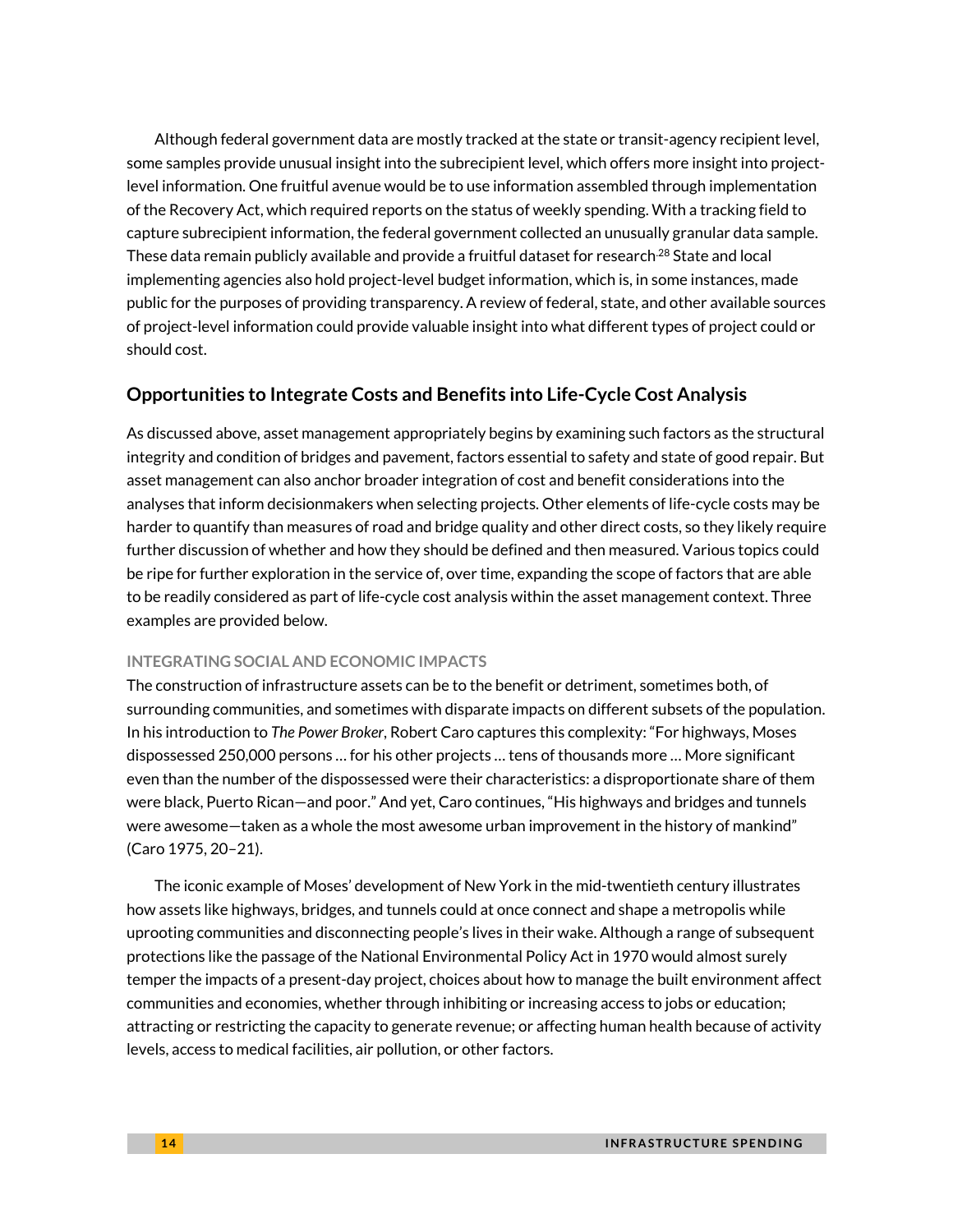In any of these or similar areas, further research could help measure the impacts of transportation assets to people and economies in ways that can be translated into costs and benefits and then compared against other factors. For example, if a road restricts or connects a community's access to major employers in the region, value-of-time (a factor for which US DOT provides a regularly updated model) analysis might be useful in attaching a dollar figure to the opportunity cost of allowing that asset to fall into disrepair. An improvement to that asset that could yield significant time and associated cost savings might help argue for repairing or replacing the asset ahead of one with less significant associated time savings.

Developing new approaches to measuring a variety of costs and benefits of infrastructure investment within the asset management context could be helpful in evaluating trade-offs to communities, but it would require additional research and likely significant refinement over time. In addition, it could be valuable to evaluate cost-benefit analyses that project applicants to programs like TIGER and INFRA have developed in recent years, as well as existing models that are currently available to support cost-benefit analysis in either regulatory or program contexts. Understanding these models would be important for understanding their current capabilities and inputs as well as for understanding how to develop additional inputs in ways that models could integrate.

#### **FACTORING SMART TECHNOLOGIES INTO INFRASTRUCTURE ASSET PORTFOLIOS**

Ongoing advancements in information technology are affecting the transportation system in real time, and they will continue to challenge traditional paradigms for how transportation infrastructure is expected to perform and accommodate new patterns of use. For example, will the integration of autonomous and nonautonomous vehicles necessitate different types of dedicated lanes or other changes to roadways? Will the expansion of ride sharing and car sharing shift capacity needs on various roads or require new models for managing parking?

Incorporating existing and future technologies presents a unique set of challenges to asset management planning because the changes on the technology side will need to be integrated with the planning and maintenance of transportation and other infrastructure. Highway planners must confront the potential costs and impacts of connected, electric, and autonomous vehicles on transportation infrastructure needs in the coming decades while seeking to use newly available data sources to decrease congestion and emissions on existing roads. Likewise, transit agencies are rolling out or planning to collect real-time transit data on riders and internal operations while navigating the impact of mobility-on-demand applications. Many new technologies are in their early stages, implemented only in small pilots in a few cities or states.

The novelty of these technologies means that realistic estimates for the costs of implementing them on a broad scale have not been developed, nor are there models for estimating their full benefits. Even in this early stage, though, it is clear that new technologies such as sensors and data warehouses (physical or cloud based) will affect physical transportation infrastructure. Yet it remains to be seen how the demands they create will be integrated into the planning processes (e.g., developing state transportation investment plans) that typically dictate investment decisions around infrastructure.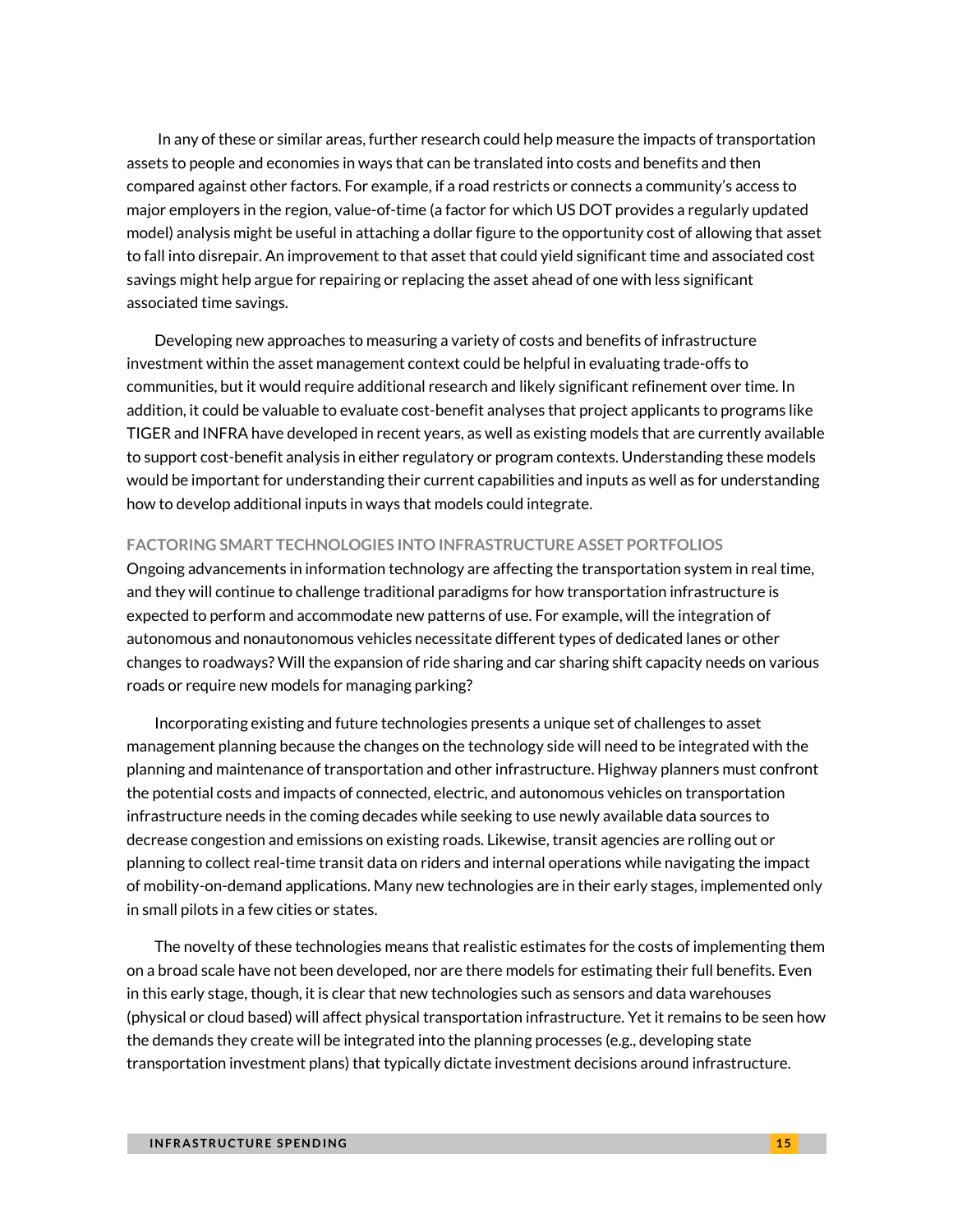Asset management could provide a structure for bridging that gap and considering—and planning for the effects of new technology on infrastructure.

Cities and states across the country are deploying a range of pilot efforts to test integration of intelligent transportation system technology and to better understand how impending changes could affect factors like legal and regulatory needs, environmental impacts, risk management, and implications for the workforce. As these efforts unfold over the coming years and yield lessons learned, it will be important to understand, among other things, what it will cost to change the physical layout of transportation networks in the service of integrating different technology innovations, what kinds of benefits those changes will yield, and how to balance these emerging needs alongside the ongoing pressures of maintaining state of good repair. Asset management planning could become a vehicle for integrating technology considerations into infrastructure planning and decisionmaking processes.

#### **INTEGRATION OF ENVIRONMENTAL CONSIDERATIONS**

Asset management requires consideration of how extreme weather and environmental conditions will affect life-cycle costs, such as the costs of building and maintaining an asset expected to be repeatedly affected by disaster events.

FHWA requires that "a State DOT's life-cycle cost analysis process must include information on current and future environmental conditions," and it notes FHWA's work to "develop a better understanding of these potential impacts." In this area, FHWA has made a range of information and materials available, and it continues to conduct research in collaboration with groups such as the Transportation Research Board.[29](#page-18-8) In transit asset management, FTA recommends that "transit providers should consider current and future climate and weather-related hazards as part of their prioritization of investments. For example, the frequency and severity of potential hazards such as heavy rainfalls, coastal and riverine flooding, heat waves, extreme cold, and wind events may directly impact assets located in vulnerable areas." The rule also explains that transit providers should have "knowledge of the vulnerability of its system" to properly manage risks associated with different investment decisions.[29](#page-18-8)

Though some consideration of weather factors is required, the rules are not prescriptive and afford flexibility for implementing agencies to consider the needs of their regions and to manage the requirement in a way that is feasible given their existing capacity. For jurisdictions looking for a concrete mechanism to account for resiliency factors, asset management presents a significant opportunity to account for the costs of risks like flooding, exposure to extreme heat or cold, or seismicity to different transportation assets. Determining best practices for methodology within the asset management context could ultimately help agencies and jurisdictions factor those risk-associated costs into their decisionmaking.

#### **Other Opportunities**

The topics discussed above are just a few examples of how research could help develop methodologies for measuring costs and benefits, with ultimate applicability to transportation agencies interested in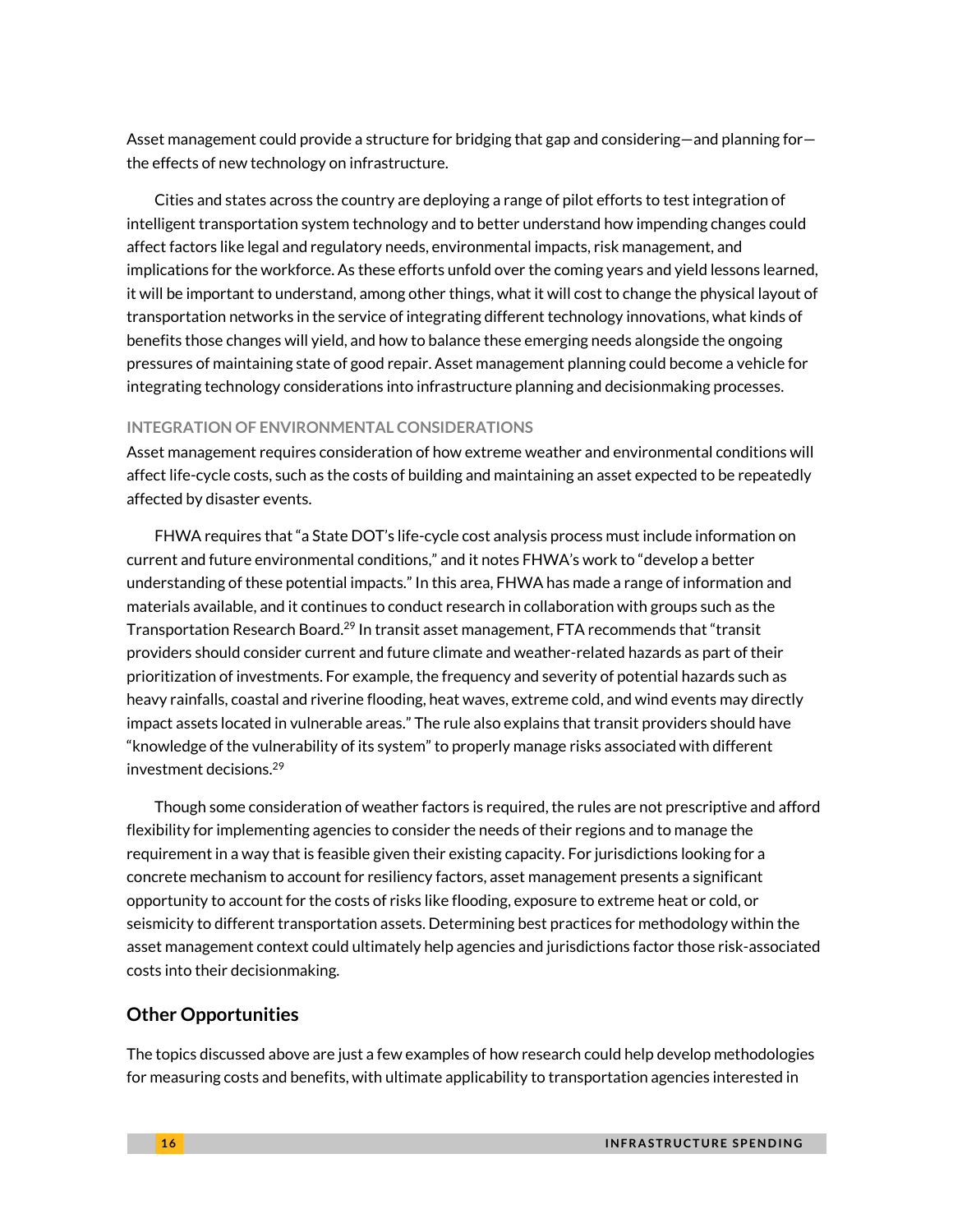expanding their use of asset management planning. These or other areas could benefit from additional, carefully designed research geared toward generating benchmarks that could be part of transportation agencies' life-cycle cost analyses and asset management planning processes.

In any of these areas, research would need to address several methodological questions (e.g., How might different criteria be tested to develop benchmarks? How might the cost of inaction be measured?). And research should be conducted with an eye toward pragmatic application: How can findings be incorporated into asset management plans and other federally required analysis (e.g., costbenefit analysis requirements for grant application)? What might be effective avenues for spreading best practices in analysis to a national scale as they are identified? Further analysis might explore both substantive research questions and their practical application. Both in the lead-up to initial 2018 implementation and in the initial years of the program that follow, there is particular opportunity for development and exchange of best practices and for convening implementing jurisdictions to compare ideas, early experiences, and knowledge gaps that further research might target.

# Asset Management: A Chance to Develop the Pipeline

The value of asset management to transportation agencies is immediate and practical. A better inventory of costs and benefits means more information to inform decisions in a data-driven way, prioritize limited resources, and make an effective case for more resources, be it through federal or state programs or to the private market. Having reliable, comprehensive inventories of different agencies' assets and project needs could also help prospective public or private funders or financers looking to invest in projects, and better methodology for creating those inventories can bolster the case for project investment. Information developed through asset management planning can increase transparency and accountability to the public and help transportation agencies communicate and justify priorities. Clear evaluation criteria and methodology can make hard choices easier to explain to the public.

Asset management is at a critical implementation juncture that presents an opportunity to fully leverage its potential and integrate it into the way communities across the country develop their investment programs. For policymakers, there is opportunity to consider how new funding and financing tools—perhaps in the context of a legislative infrastructure package—could further encourage the deployment of asset management, including through rewarding prospective grantees who demonstrate their performance in this area. For researchers, regulatory flexibility combined with the technical challenges in meeting and going beyond the requirements in such areas as life-cycle cost assessment and long-range planning mean that research and modeling to support execution in these and other areas could have immediate and meaningful impact. The aggregation of these plans nationwide could also magnify that impact, such that as asset management programs mature, the products of efforts across the country can provide insight into national needs and further clarify the magnitude of and help inform solutions to the nation's infrastructure deficit. Finally, lessons learned from surface transportation asset management could be expanded to help evaluate needs and priorities in other areas of infrastructure, such as water, aviation, or broadband.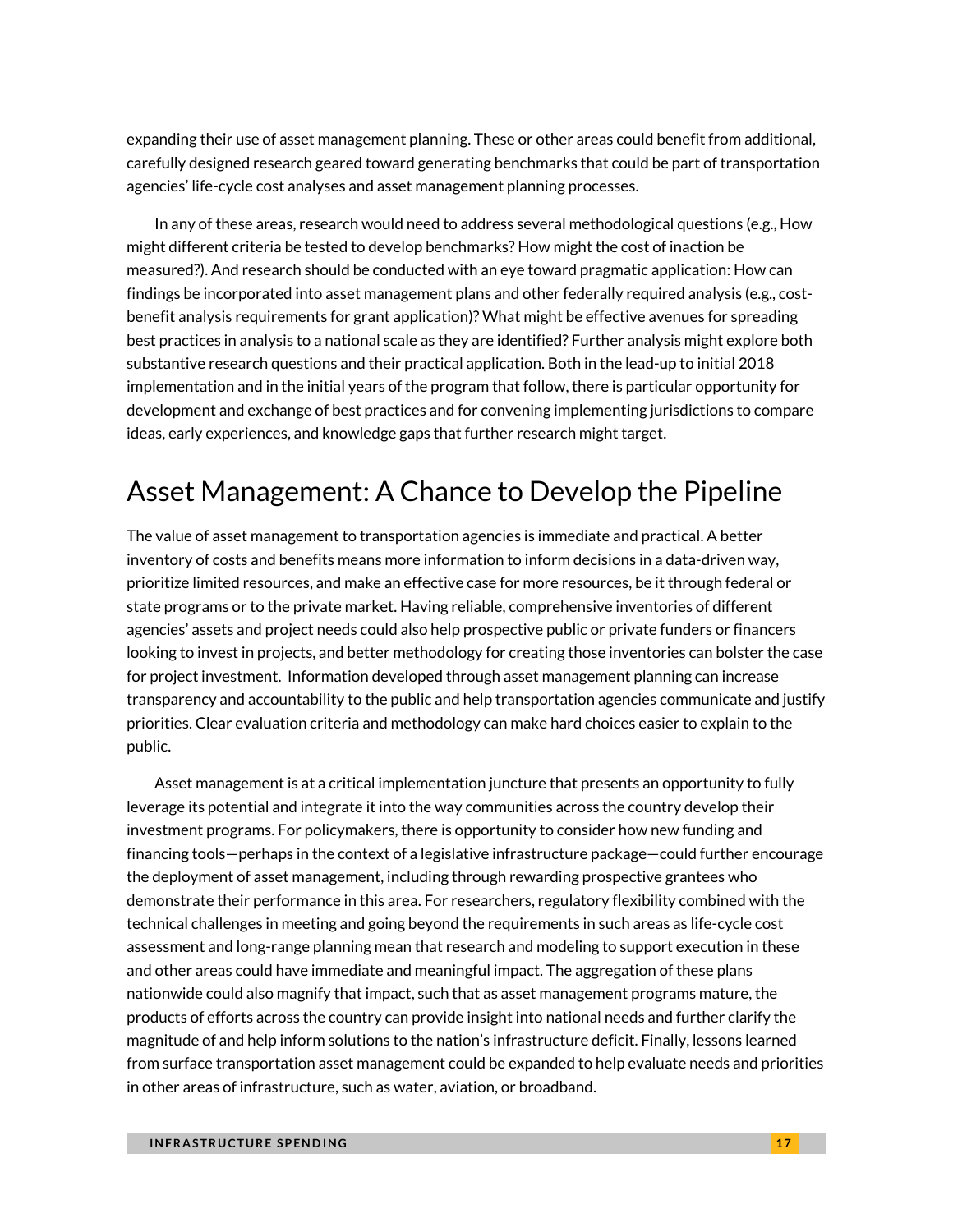## **Notes**

- <span id="page-17-0"></span>1. Federal Highway Administration, "[New USDOT Report on Highway, Transit Conditions Reveals America](https://www.fhwa.dot.gov/pressroom/dot1710.cfm;%20https:/www.fhwa.dot.gov/policy/2015cpr/pdfs.cfm)'s [\\$926 Billion Infrastructure Investment Need,](https://www.fhwa.dot.gov/pressroom/dot1710.cfm;%20https:/www.fhwa.dot.gov/policy/2015cpr/pdfs.cfm)" press release, January 12, 2017.
- <span id="page-17-1"></span>2. Adie Tomer and Joseph Kane, "Short- [and Long-Term Strategies to Renew American Infrastructure,](https://www.brookings.edu/research/short-and-long-term-strategies-to-renew-american-infrastructure/)" Brookings Institution, October 26, 2016.
- <span id="page-17-2"></span>3. Federal Highway Administration, "[Federal Highway Administration Announces More than \\$14 Million in](https://www.fhwa.dot.gov/pressroom/fhwa1648.cfm)  [Grants to Test New Ways of Funding Highways,](https://www.fhwa.dot.gov/pressroom/fhwa1648.cfm)" press release, August 30, 2016.
- <span id="page-17-3"></span>4. Pat Forgey, "Alaska 'Bridge to Nowhere' Plan Is No Mor[e as State Chooses Ferry for Ketchikan,](https://www.adn.com/alaska-news/article/bridge-nowhere-no-more-dot-choses-ferry-ketchikan/2015/10/23/)" *Alaska Dispatch News,* October 22, 2015.
- <span id="page-17-4"></span>5. American Recovery and Reinvestment Act of 2009[, H.R. 1,](https://www.congress.gov/bill/111th-congress/house-bill/1/text?overview=closed) 111th Congress (2009).
- <span id="page-17-5"></span>6. Fixing America's Surface Transportation Act, Pub. L. [No. 114-94,](https://www.gpo.gov/fdsys/pkg/PLAW-114publ94/html/PLAW-114publ94.htm) section 1105 (2015).
- <span id="page-17-6"></span>7. This calculation is intended only to provide an order of magnitude and does not represent a comprehensive tally of all competitive transportation dollars. There have been smaller competitions in recent years, many of which have been limited-term programs that have fluctuated. This tally also excludes the Capital Investment Grant program for transit programs, which is awarded on a nonformula basis through a different process that relies heavily on project justification but does not entail interjurisdictional competitions.
- <span id="page-17-7"></span>8. Calculated based on obligation limitation for highway and transit formula funds as a share of total fiscal year 2016 appropriations and obligation limitation numbers (USDOT 2016a, 3–4).
- <span id="page-17-8"></span>9. Federal Highway Administration, "[Asset Management Plans & Processes Fact Sheet: Final Rulemaking](https://www.fhwa.dot.gov/asset/pubs/hif17006.pdf)," FHWA-HIF-17-06, accessed October 12, 2017.
- <span id="page-17-9"></span>10. Federal Highway Administration, "[Transportation Asset Management Plan Development Processes](https://www.fhwa.dot.gov/asset/guidance/certification.cfm)  [Certification and Recertification Guidance](https://www.fhwa.dot.gov/asset/guidance/certification.cfm)," last updated June 27, 2017, accessed October 17, 2017.
- <span id="page-17-10"></span>11. "[Transit Asset Management: Frequently Asked Questions,](https://www.transit.dot.gov/TAM/gettingstarted/htmlFAQs)" Federal Transit Administration, last updated February 28, 2017.
- <span id="page-17-11"></span>12. "[Asset Management Guidance,](https://www.fhwa.dot.gov/asset/guidance.cfm)" Federal Highway Administration, last updated June 27, 2017.
- <span id="page-17-12"></span>13. Definitions and Declaration of Policy[, 23 USC § 101](https://www.gpo.gov/fdsys/granule/USCODE-2011-title23/USCODE-2011-title23-chap1-sec101) (2011).
- <span id="page-17-13"></span>14. [Asset Management Plans and Periodic Evaluations of Facilities Repeatedly Requiring Repair and](https://www.gpo.gov/fdsys/pkg/FR-2016-10-24/pdf/2016-25117.pdf)  [Reconstruction Due to Emergency Events,](https://www.gpo.gov/fdsys/pkg/FR-2016-10-24/pdf/2016-25117.pdf) 81 Fed. Reg. 73196 (October 24, 2016). That final rule in the Federal Register is codified in the Code of Federal Regulations as Asset Management Plans, 23 CFR 515, and [Periodic Evaluation of Facilities Repeatedly Requiring Repair and Reconstruction Due to Emergency Events,](https://www.law.cornell.edu/cfr/text/23/part-667)  23 CFR 667.
- <span id="page-17-14"></span>15. Transit Asset Management[, 49 USC](https://www.gpo.gov/fdsys/granule/USCODE-2012-title49/USCODE-2012-title49-subtitleIII-chap53-sec5326) § 5326(b) (2012).
- <span id="page-17-15"></span>16. [Transit Asset Management; National Transit Database,](https://www.gpo.gov/fdsys/pkg/FR-2016-07-26/pdf/2016-16883.pdf) 81 Fed. Reg. 48890 (July 26, 2016).
- <span id="page-17-16"></span>17. "[TERM-Lite,](https://www.transit.dot.gov/TAM/TERMLite)" Federal Transit Administration, last updated February 21, 2017.
- <span id="page-17-17"></span>18. [Asset Management Plans and Periodic Evaluations of Facilities Repeatedly Requiring Repair and](https://www.gpo.gov/fdsys/pkg/FR-2016-10-24/pdf/2016-25117.pdf)  [Reconstruction Due to Emergency Events,](https://www.gpo.gov/fdsys/pkg/FR-2016-10-24/pdf/2016-25117.pdf) 81 Fed. Reg. 73204 (October 24, 2016). That final rule in the Federal Register is codified in the Code of Federal Regulations as Asset Management Plans, 23 CFR 515, and [Periodic Evaluation of Facilities Repeatedly Requiring Repair and Reconstruction Due to Emergency Events,](https://www.law.cornell.edu/cfr/text/23/part-667)  23 CFR 667.
- <span id="page-17-18"></span>19. [Asset Management Plans and Periodic Evaluations of Facilities Repeatedly Requiring Repair and](https://www.gpo.gov/fdsys/pkg/FR-2016-10-24/pdf/2016-25117.pdf)  [Reconstruction Due to Emergency Events,](https://www.gpo.gov/fdsys/pkg/FR-2016-10-24/pdf/2016-25117.pdf) 81 Fed. Reg. 73232 (October 24, 2016). That final rule in the Federal Register is codified in the Code of Federal Regulations as Asset Management Plans, 23 CFR 515, and [Periodic Evaluation of Facilities Repeatedly Requiring Repair and Reconstruction Due to Emergency Events,](https://www.law.cornell.edu/cfr/text/23/part-667)  23 CFR 667.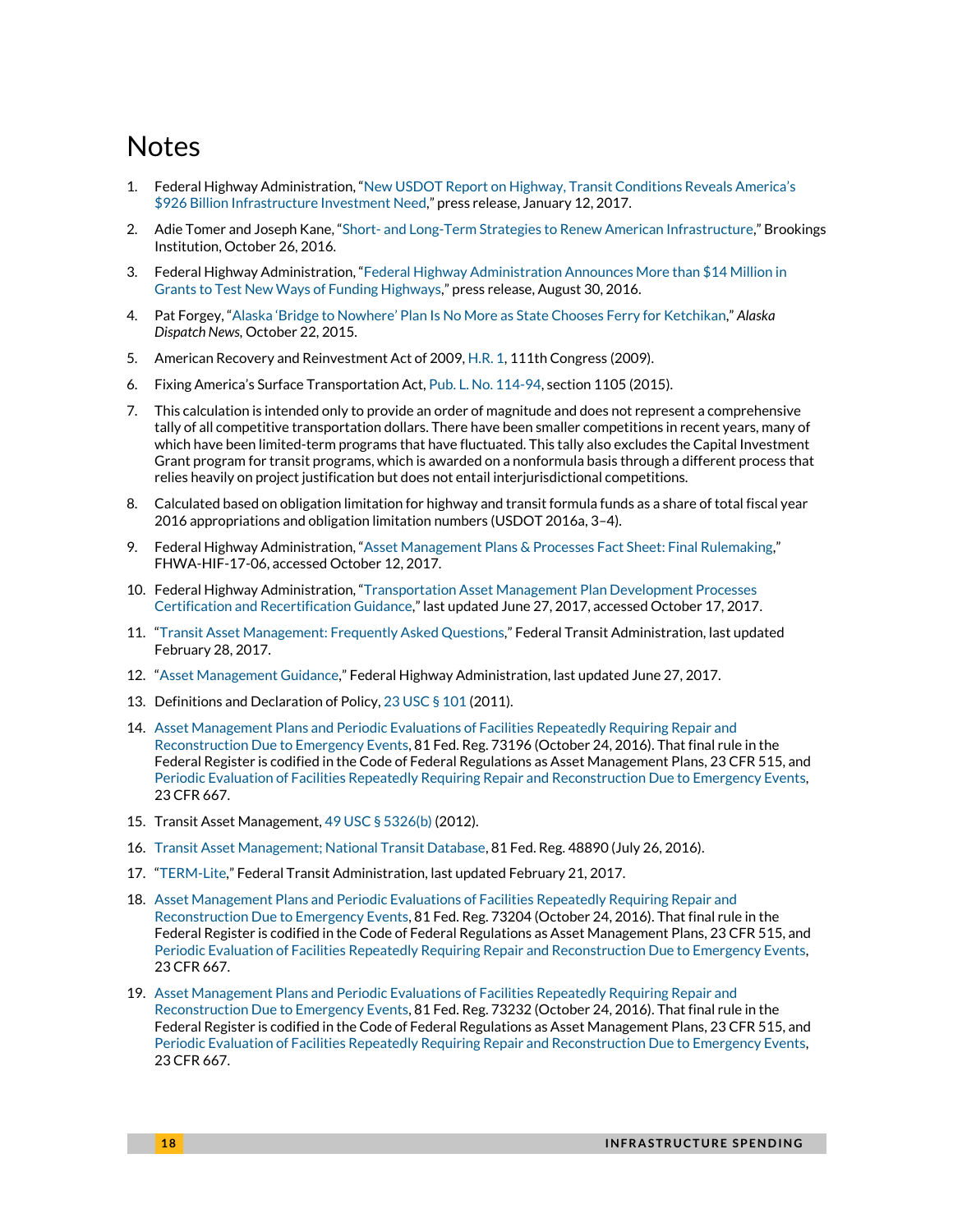- <span id="page-18-0"></span>20. [National Performance Management Measures; Assessing Pavement Condition for the National Highway](https://www.gpo.gov/fdsys/pkg/FR-2017-03-21/pdf/2017-05518.pdf)  [Performance Program and Bridge Condition for the National Highway Performance Program; Assessing](https://www.gpo.gov/fdsys/pkg/FR-2017-03-21/pdf/2017-05518.pdf)  [Performance of the National Highway System, Freight Movement on the Interstate System, and Congestion](https://www.gpo.gov/fdsys/pkg/FR-2017-03-21/pdf/2017-05518.pdf)  [Mitigation and Air Quality Improvement Program,](https://www.gpo.gov/fdsys/pkg/FR-2017-03-21/pdf/2017-05518.pdf) 82 Fed. Reg. 14438 (March 21, 2017). That final rule in the Federal Register is codified in the Code of Federal Regulations a[s National Performance Management](https://www.law.cornell.edu/cfr/text/23/part-490)  [Measures,](https://www.law.cornell.edu/cfr/text/23/part-490) 23 CFR 490.
- <span id="page-18-1"></span>21. "[Two Performance Management Final Rules Take Effect,](https://www.fhwa.dot.gov/tpm/rule.cfm)" Federal Highway Administration, last updated June 29, 2017.
- <span id="page-18-2"></span>22. [National Performance Management Measures; Assessing Performance of the National Highway System,](https://www.federalregister.gov/documents/2017/10/05/2017-21442/national-performance-management-measures-assessing-performance-of-the-national-highway-system)  [Freight Movement on the Interstate System, and Congestion Mitigation and Air Quality Improvement](https://www.federalregister.gov/documents/2017/10/05/2017-21442/national-performance-management-measures-assessing-performance-of-the-national-highway-system)  [Program,](https://www.federalregister.gov/documents/2017/10/05/2017-21442/national-performance-management-measures-assessing-performance-of-the-national-highway-system) 82 Fed. Reg. 46427 (October 5, 2017). That final rule in the Federal Register is codified in the Code of Federal Regulations a[s National Performance Management Measures,](https://www.law.cornell.edu/cfr/text/23/part-490) 23 CFR 490.
- <span id="page-18-3"></span>23. "[TAM Rulemaking,](https://www.transit.dot.gov/TAM/rulemaking)" Federal Transit Administration, last updated May 4, 2017.
- <span id="page-18-4"></span>24. [Asset Management Plans and Periodic Evaluations of Facilities Repeatedly Requiring Repair and](https://www.gpo.gov/fdsys/pkg/FR-2016-10-24/pdf/2016-25117.pdf)  [Reconstruction Due to Emergency Events,](https://www.gpo.gov/fdsys/pkg/FR-2016-10-24/pdf/2016-25117.pdf) 81 Fed. Reg. 73204 (October 24, 2016). That final rule in the Federal Register is codified in the Code of Federal Regulations as Asset Management Plans, 23 CFR 515, and [Periodic Evaluation of Facilities Repeatedly Requiring Repair and](https://www.law.cornell.edu/cfr/text/23/part-667) Reconstruction Due to Emergency Events, 23 CFR 667.
- <span id="page-18-5"></span>25. [Notice of Funding Opportunity for the Department of Transportation's National I](https://www.transportation.gov/sites/dot.gov/files/docs/policy-initiatives/tiger/114796/fy17-tiger-fedreg.pdf)nfrastructure Investments [under the Consolidated Appropriations Act,](https://www.transportation.gov/sites/dot.gov/files/docs/policy-initiatives/tiger/114796/fy17-tiger-fedreg.pdf) 2017, 82 Fed. Reg. 42426 (September 7, 2017).
- 26. [Asset Management Plans and Periodic Evaluations of Facilities](https://www.gpo.gov/fdsys/pkg/FR-2016-10-24/pdf/2016-25117.pdf) Repeatedly Requiring Repair and [Reconstruction Due to Emergency Events,](https://www.gpo.gov/fdsys/pkg/FR-2016-10-24/pdf/2016-25117.pdf) 81 Fed. Reg. 73198 (October 24, 2016). That final rule in the Federal Register is codified in the Code of Federal Regulations as Asset Management Plans, 23 CFR 515, and [Periodic Evaluation of Facilities Repeatedly Requiring Repair and Reconstruction Due to Emergency Events,](https://www.law.cornell.edu/cfr/text/23/part-667)  23 CFR 667.
- <span id="page-18-6"></span>27. Information on transportation spending through the Recovery Act has been consolidated in a recent report (US DOT 2016b) that describes reporting processes, data availability, and some conclusions about spending impacts. Recovery Act data for other agencies are also available.
- <span id="page-18-7"></span>28. [Asset Management Plans and Periodic Evaluations of Facilities Repeatedly Requiring Repair and](https://www.gpo.gov/fdsys/pkg/FR-2016-10-24/pdf/2016-25117.pdf)  [Reconstruction Due to Emergency Events,](https://www.gpo.gov/fdsys/pkg/FR-2016-10-24/pdf/2016-25117.pdf) 81 Fed. Reg. 73219 (October 24, 2016). That final rule in the Federal Register is codified in the Code of Federal Regulations as Asset Management Plans, 23 CFR 515, and [Periodic Evaluation of Facilities Repeatedly Requiring Repair and](https://www.law.cornell.edu/cfr/text/23/part-667) Reconstruction Due to Emergency Events, 23 CFR 667.
- <span id="page-18-8"></span>29. [Transit Asset Management; National Transit Database,](https://www.gpo.gov/fdsys/pkg/FR-2016-07-26/pdf/2016-16883.pdf) 81 Fed. Reg. 48922 (July 26, 2016). That final rule in the Federal Register is codified in the Code of Federal Regulations a[s Transit Asset Management,](https://www.law.cornell.edu/cfr/text/49/part-625) 49 CFR 625, an[d National Transit Database,](https://www.law.cornell.edu/cfr/text/49/part-630) 49 CFR 630.

## References

- AASHTO (American Association of State Highway and Transportation Officials). 2011. *AASHTO Transportation Asset Management Guide: A Focus on Implementation*. Washington, DC: AASHTO.
- Bipartisan Policy Center. 2016. *[Bridging the Gap Together: A New Model to Modernize US Infrastructure](https://cdn.bipartisanpolicy.org/wp-content/uploads/2016/05/BPC-New-Infrastructure-Model.pdf)*. Washington, DC: Bipartisan Policy Center.
- Caro, Robert. 1975. *The Power Broker: Robert Moses and the Fall of New York*. New York: Vintage Books.
- Economic Development Research Group. 2016. *[Failure to Act: Closing the Infrastructure Investment Gap for America](http://www.infrastructurereportcard.org/wp-content/uploads/2016/10/ASCE-Failure-to-Act-2016-FINAL.pdf)'s [Economic Future](http://www.infrastructurereportcard.org/wp-content/uploads/2016/10/ASCE-Failure-to-Act-2016-FINAL.pdf)*. Reston, VA: American Society of Civil Engineers.
- FTA (Federal Transit Administration). 2012. *Transit Asset Management Guide: Focusing on the Management of Our Transit Investments*. Report 0098. Washington, DC: FTA.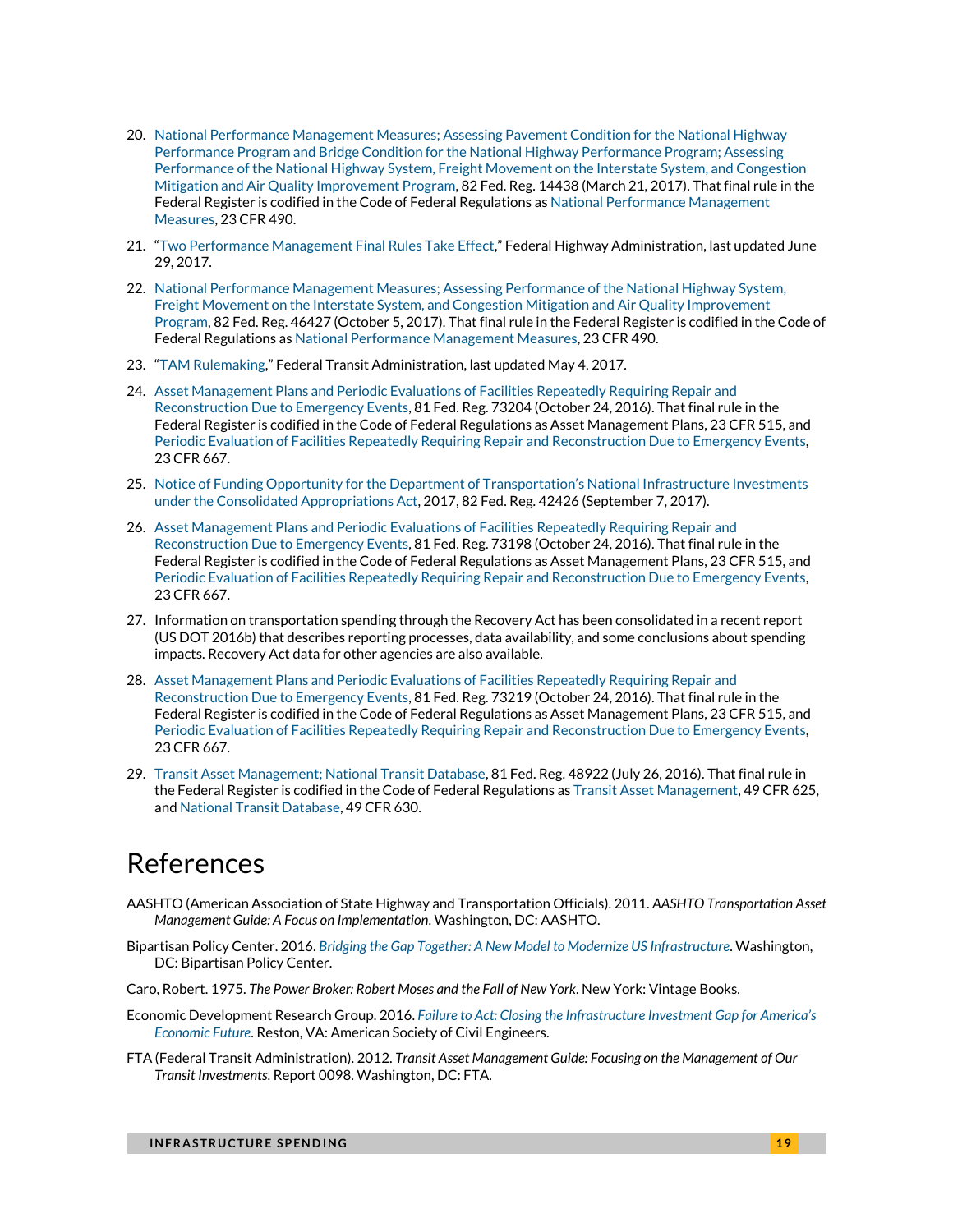- FHWA and AASHTO (Federal Highway Administration and American Association of State Highway and Transportation Officials). 2013. *[AASHTO Transportation Asset Management Guide: A Focus on Implementation,](https://www.fhwa.dot.gov/asset/pubs/hif13047.pdf)  [Executive Summary](https://www.fhwa.dot.gov/asset/pubs/hif13047.pdf)*. Washington, DC: FHWA.
- FHWA and FTA (Federal Highway Administration and Federal Transit Administration). 2017[. 2015 Status of the](https://www.fhwa.dot.gov/policy/2015cpr/littlebook.cfm)  Nation's Highways, Bridges, [and Transit: Conditions & Performance.](https://www.fhwa.dot.gov/policy/2015cpr/littlebook.cfm) Washington, DC: Department of Transportation, Federal Highway Administration and Federal Transit Administration.
- Global Competitiveness and Risks Team. 2016. *[The Global Competitiveness Report, 2016](http://www3.weforum.org/docs/GCR2016-2017/05FullReport/TheGlobalCompetitivenessReport2016-2017_FINAL.pdf)–2017*. Geneva: World Economic Forum.
- Kirk, Robert S., William J. Mallett, and David Randall Peterman. 2017. "[Transportation Spending under an Earmark](https://fas.org/sgp/crs/misc/R41554.pdf)  [Ban.](https://fas.org/sgp/crs/misc/R41554.pdf)" Washington, DC: Congressional Research Service.
- NEC and CEA (National Economic Council and Council of Economic Advisers). 2014. *[An Economic Analysis of](https://obamawhitehouse.archives.gov/sites/default/files/docs/economic_analysis_of_transportation_investments.pdf)  [Transportation Infrastructure Investment](https://obamawhitehouse.archives.gov/sites/default/files/docs/economic_analysis_of_transportation_investments.pdf)*. Washington, DC: NEC and CEA.
- OMB (Office of Management and Budget). 2017. *[A New Foundation for American Greatness](https://www.whitehouse.gov/sites/whitehouse.gov/files/omb/budget/fy2018/budget.pdf)*. Washington, DC: OMB.
- Puentes, Robert. 2008. *[A Bridge to Somewhere: Rethinking American Transportation for the 21st Century](https://www.brookings.edu/wp-content/uploads/2016/06/06_transportation_puentes_report.pdf)*. Washington, DC: Brookings Institution, Metropolitan Policy Program.
- Schanzenbach, Diane Whitmore, Ryan Nunn, and Greg Nantz. 2017. "[If You Build It: A Guide to the Economics of](https://www.brookings.edu/research/if-you-build-it-a-guide-to-the-economics-of-infrastructure-investment/)  [Infrastructure Investment.](https://www.brookings.edu/research/if-you-build-it-a-guide-to-the-economics-of-infrastructure-investment/)" Washington, DC: Brookings Institution.
- TRIP. 2015. *Bumpy Roads Ahead: America'[s Roughest Rides and Strategies to Make Our Roads Smoother](http://www.tripnet.org/docs/Urban_Roads_TRIP_Report_July_2015.pdf)*. Washington, DC: TRIP.
- US DOT (US Department of Transportation). 2015. "[TIGER Benefit-Cost Analysis \(BCA\) Resource Guide.](https://www.transportation.gov/sites/dot.gov/files/docs/Tiger_Benefit-Cost_Analysis_%28BCA%29_Resource_Guide_1.pdf)" Washington, DC: US DOT.
- ———. 2016a. *[Transforming Communities in the 21st Century:](https://www.transportation.gov/sites/dot.gov/files/docs/DOT_BH2017_508%5B2%5D.pdf) Budget Highlights Fiscal Year 2017*. Washington, DC: US DOT.
- ———. 2016b. *[Shovel Worthy:](https://www.transportation.gov/sites/dot.gov/files/docs/American%20Recovery%20and%20Reinvestment%20Act%20Final%20Report.pdf) [The Lasting Impacts of the American Recov](https://www.transportation.gov/sites/dot.gov/files/docs/American%20Recovery%20and%20Reinvestment%20Act%20Final%20Report.pdf)ery and Reinvestment Act on America's [Transportation Infrastructure](https://www.transportation.gov/sites/dot.gov/files/docs/American%20Recovery%20and%20Reinvestment%20Act%20Final%20Report.pdf)*. Washington, DC: US DOT.
- ———. 2016c. *Transportation Infrastructure Finance and Innovation Act: 2016 Report to Congress*. Washington, DC: US DOT.
- ———. 2017. *[Beyond Traffic 2045](https://www.transportation.gov/sites/dot.gov/files/docs/BeyondTraffic_tagged_508_final.pdf)*. Washington, DC: US DOT.
- US Treasury. 2010. *[An Economic Analysis of Infrastructure Investment](https://www.treasury.gov/resource-center/economic-policy/Documents/infrastructure_investment_report.pdf)*. Washington, DC: US Treasury.

### About the Author

**Shoshana Lew** is a visiting fellow with Urban's State and Local Finance Initiative, with expertise in transportation and infrastructure. She is also chief operating officer of the Rhode Island Department of Transportation. She previously was chief financial officer and assistant secretary for budget and programs at the US Department of Transportation (USDOT). She was also vice chair of USDOT's Council on Credit and Finance and helped establish the Build America Bureau to advance infrastructure projects, streamline credit programs, and increase public and private investment in infrastructure.

At USDOT, Lew also managed departmental efforts to accelerate permitting and delivery of infrastructure projects; development and implementation of fuel economy standards for cars and trucks; and departmental coordination on other key regulatory matters, including asset management for highway and transit programs.